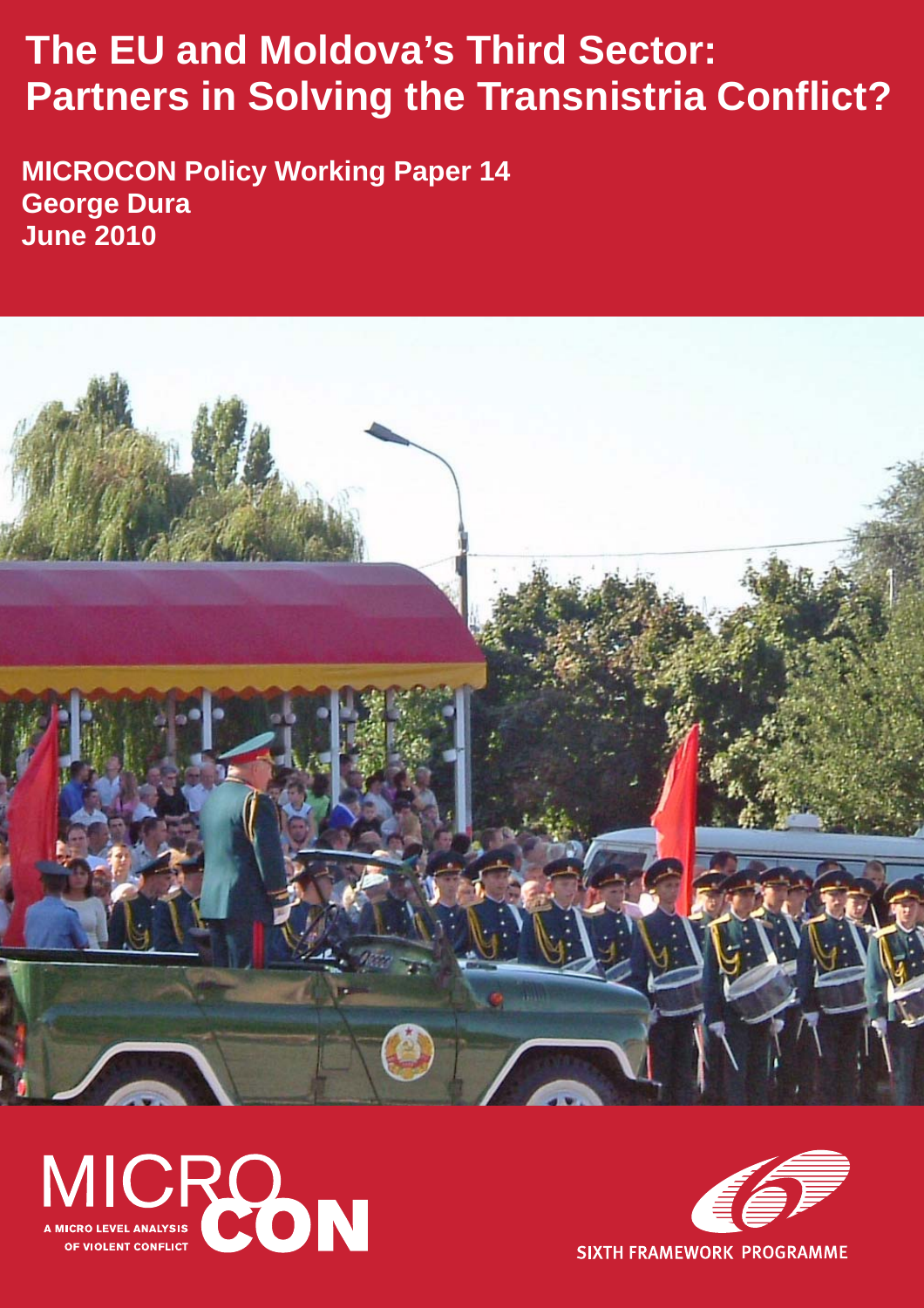Correct citation: Dura, G. 2010. *The EU and Moldova's Third Sector: Partners in Solving the Transnistria Conflict?* MICROCON Policy Working Paper 14, Brighton: MICROCON.

First published in 2010 © George Dura 2010 ISBN 978 1 85864 933 1

Cover photo: Independence Day parade in Transnistria. © Nicu Popescu.

For further information, please contact: MICROCON: A Micro Level Analysis of Violent Conflict, Institute of Development Studies at the University of Sussex, Brighton BN1 9RE Tel: +44 (0)1273 872891 Email: info@microconflict.eu Web: www.microconflict.eu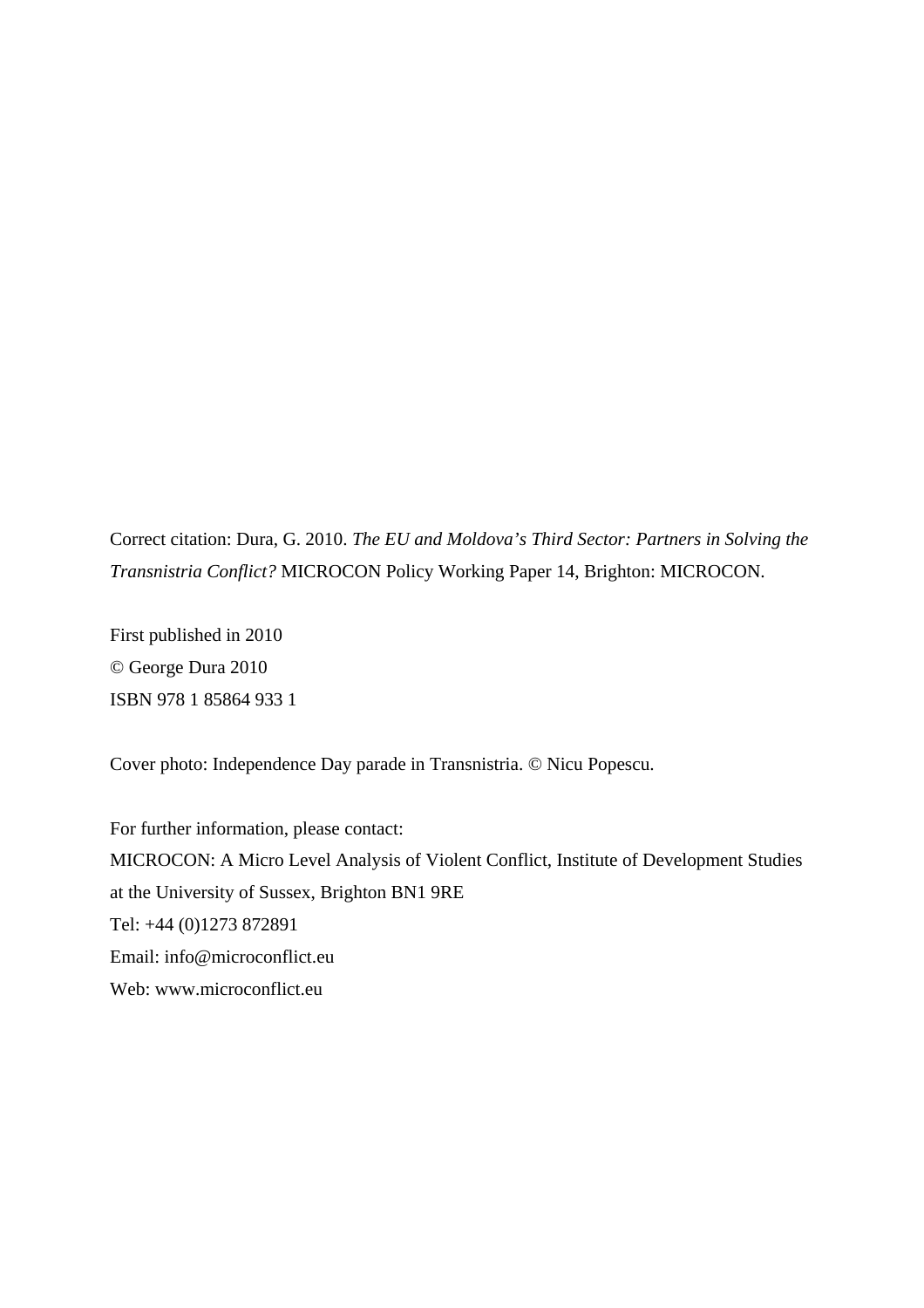

# **The EU and Moldova's Third Sector: Partners in Solving the Transnistria Conflict?**

# **George Dura<sup>1</sup>**

# **MICROCON Policy Working Paper 14**

July 2009

**Abstract:** With the formulation of the European Neighbourhood Policy in 2003-2004 and the signature of the EU-Moldova Action Plan in 2005, the EU became a more active player in Moldova, including on solving the Transnistrian conflict. This report sets out to analyze the EU's engagement with local civil society organizations (CSOs) in their efforts to transform the conflict and also to assess their impact and effectiveness in doing so. In the first section, the report provides a brief outline of the conflict. Next, the report considers the domestic environment in which CSOs operate in Moldova/Transnistria, which provides a first insight into the potential for effectiveness and impact in transforming the conflict. The third section looks at the EU's policies towards Moldova/Transnistria and in particular at its involvement in the resolution of the conflict. In the fourth section the EU's engagement with civil society in Moldova is analyzed (in particular the EU's ability to change the structure in which CSOs operate). In the fifth section 16 CSOs (8 from Moldova and 8 from Transnistria) are studied in terms of their activities, impact and effectiveness relating to conflict transformation. The sixth section tests the three hypotheses (the liberal peace paradigm, the leftist critique and the realist critique). The conclusion provides a synthesis of the three hypotheses and is followed by a series of policy recommendations. The paper argues that support for civil society activities appears to offer more possibilities to change the conflict's status quo than mediation efforts, especially considering the growing consolidation of civil society in Moldova.

<sup>&</sup>lt;sup>1</sup> Researcher, Centre for European Policy Studies and Ph.D candidate, the Catholic University of Louvain. Email: george.dura@ceps.eu.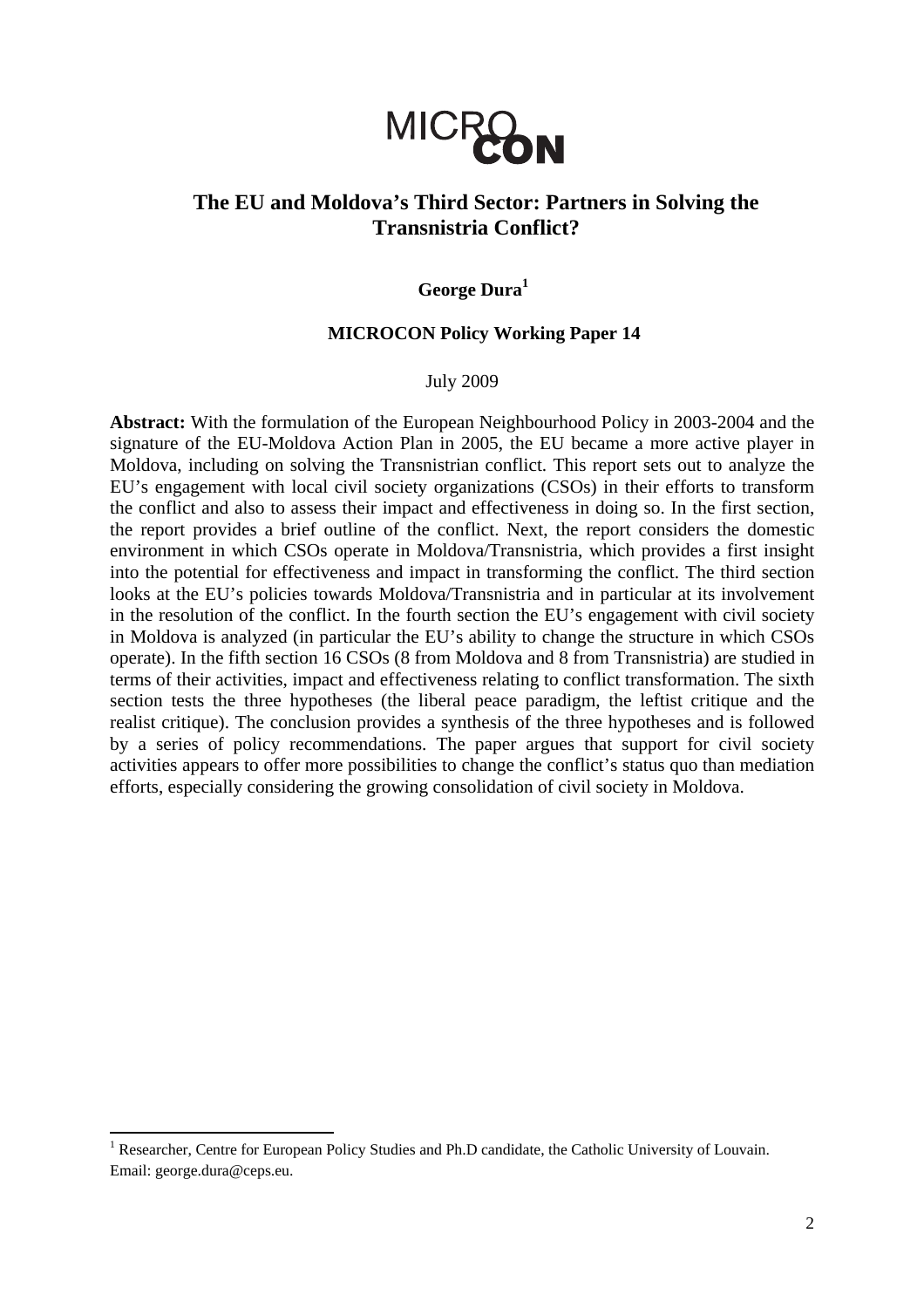# **Table of Contents**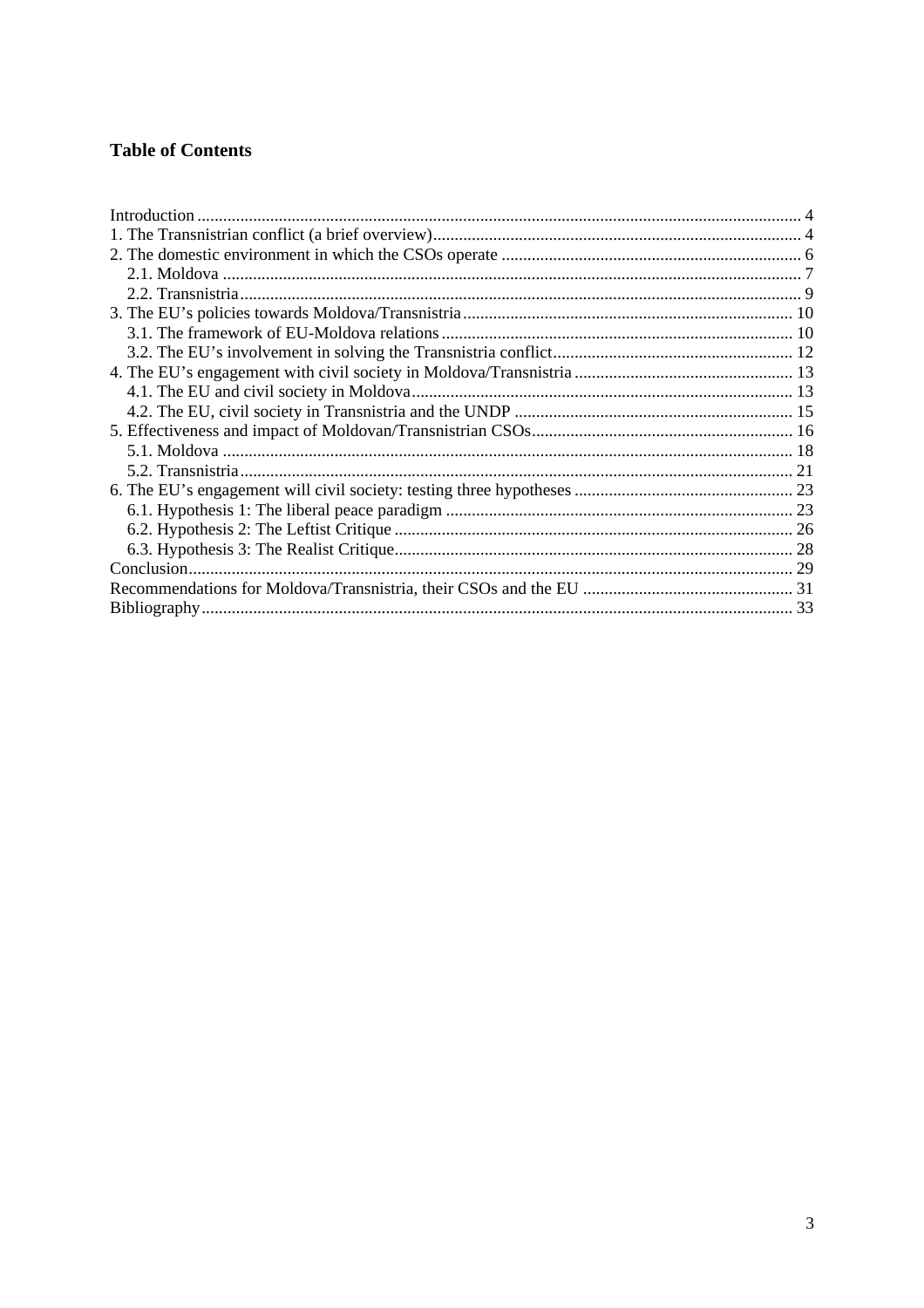## **Introduction**

With the formulation of the European Neighbourhood Policy in 2003-2004 and the signature of the EU-Moldova Action Plan in 2005, the EU became a more active player in Moldova, including on solving the Transnistrian conflict. The new impetus in EU policy towards Moldova in recent years also facilitates a growing engagement with Moldovan and Transnistrian civil society. These efforts go hand in hand with the EU's mediation efforts on the Transnistrian conflict. However, the emphasis regarding conflict transformation is shifting in recent years from international mediation talks which are deadlocked since February 2006 to supporting civil society activities (notably sponsored by the EU, but also other international donors). These appear to offer more possibilities to change the conflict's status quo, especially considering the growing consolidation of civil society in Moldova (and to a lesser degree in Transnistria).

This report sets out to analyze the EU's engagement with local civil society organizations (CSOs) in their efforts to transform the conflict and also to assess their impact and effectiveness in doing so. In the first section, the report provides a brief outline of the conflict. Next, the report considers the domestic environment in which CSOs operate in Moldova/Transnistria, which provides a first insight into the potential for effectiveness and impact in transforming the conflict. The third section looks at the EU's policies towards Moldova/Transnistria and in particular at its involvement in the resolution of the conflict. In the fourth section the EU's engagement with civil society in Moldova is analyzed (in particular the EU's ability to change the structure in which CSOs operate). In the fifth section 16 CSOs (8 from Moldova and 8 from Transnistria) are studied in terms of their activities, impact and effectiveness relating to conflict transformation. The sixth section tests the three hypotheses (the liberal peace paradigm, the leftist critique and the realist critique). The conclusion provides a synthesis of the three hypotheses and is followed by a series of recommendations for Moldova/Transnistria, for the EU's policy towards Moldova/Transnistria and its engagement with CSOs and for Moldovan/Transnistrian CSOs.

# **1. The Transnistrian conflict (a brief overview)**

The Transnistrian conflict in Moldova is one of several separatist conflicts which still persist throughout the former Soviet Union (SU). It was the shortest and least violent conflict in the SU and the expert community and policy makers believe that the Transnistrian conflict is the easiest separatist conflict to solve throughout the former SU. Yet, the conflict has remained 'frozen' or more precisely,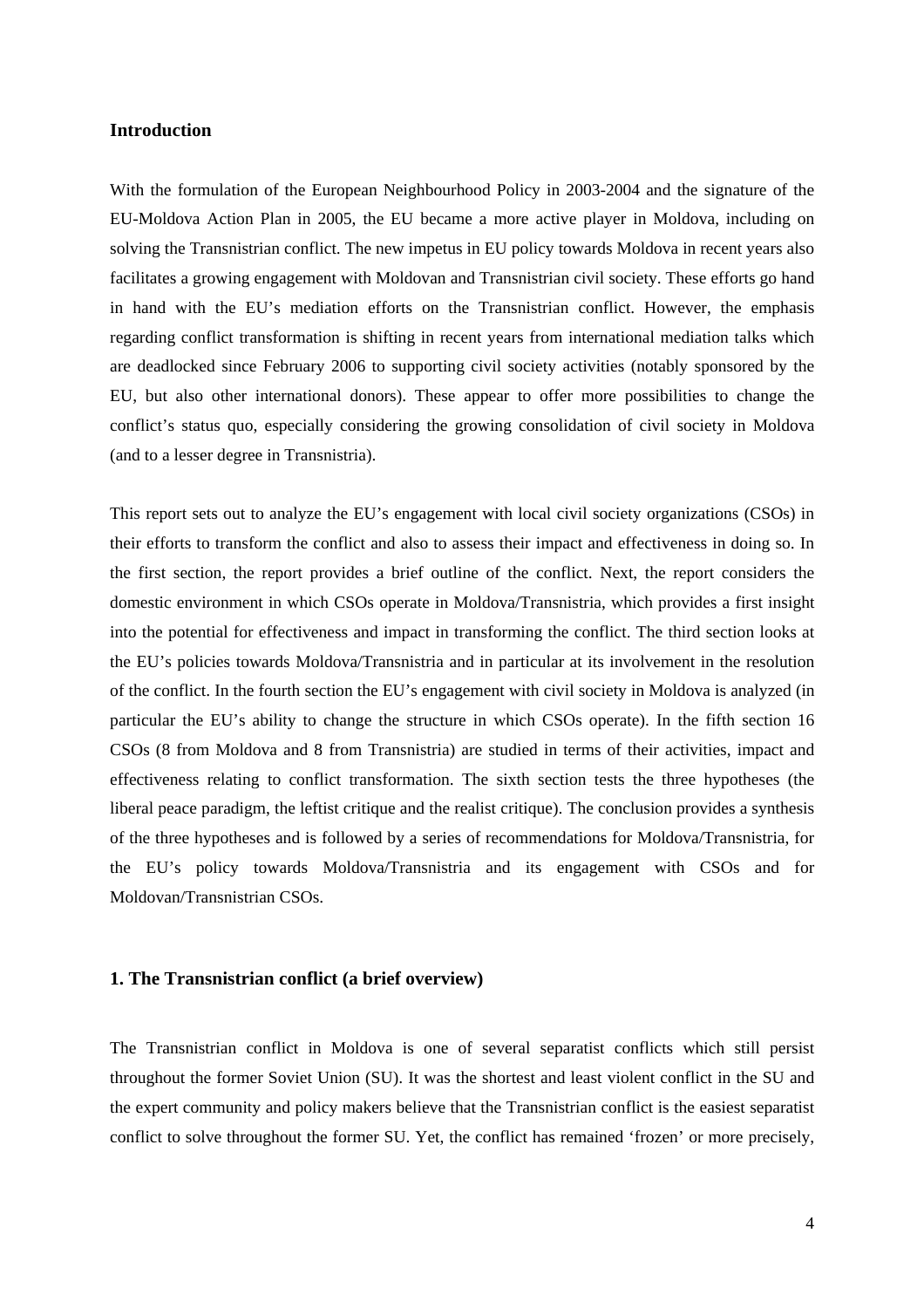unsolved for the last sixteen years and the IGOs have been very slow to become involved in the management of the conflict.

The conflict is not an ethnic one as it did not pit one ethnic group against another and no ethnic cleansing was perpetrated on Moldova's territory, but rather a geopolitical one, linked to the break-up of a large political structure (the Soviet Union). Nevertheless, the outbreak of the conflict was in part due to the revival of Moldova's Romanian linguistic and cultural heritage. This form of nationalism was seen as threatening the identity (but also political and economic prerogatives) of Moldova's large minority groups (Russian, Ukrainian, Gagaouz, Bulgarian, etc.).

Further, the conflict was an intra-state conflict or civil war in which the opposing factions had different visions on Moldova's future. The separatists believed in the legitimacy of their claim to independence based on a separate Transnistrian regional identity with strong ties to the SU. Hence, when Moldova declared official independence on 27 August 1991, the Transnistrian Supreme Soviet voted in favour of joining the SU on 2 September 1991. However, despite being an intra-state conflict, it had a strong external dimension as Moscow seized the opportunity to use the nascent conflict to intervene militarily in order to prevent losing its foothold and influence in Moldova.

Moldova declared the state of emergency on 29 March 1992 after Transnistrian paramilitaries had gradually taken control in preceding months of the left bank and serious fighting erupted on 2 April. The armed conflict culminated in May and June 1992 and died down after the battle of Bender (Tighina) on 19-21 June, where the 14th former Soviet Army stationed in Moldova intervened and drove the Moldovan army out of Bender, thereby putting an end to the conflict. There were over 1000 casualties, 51,000 internally displaced people and 80,000 refugees (fleeing to neighbouring Ukraine)<sup>2</sup>. During the armed phase of the conflict, the 14th Army fought alongside the Transnistrian forces against the Moldovan army. The intra-state conflict thereby became internationalised through Russia's direct participation on the side of the separatists.

Finally, the Transnistrian separatists have used the lack of progress in the conflict settlement negotiations to strengthen the status quo (de facto independence) and provide the region with many visible state-like attributes and a separate 'national' identity. In addition, the non-recognised status of Transnistria increased its international isolation and the region became rife with illegal economic activities, often with the tacit involvement of businessmen and politicians from Russia, Ukraine, but also Moldova.

<sup>&</sup>lt;sup>2</sup> Internal Displacement Monitoring Centre, "Republic of Moldova: Uncertainty about the integration of displaced from the Transdniestrian region", March 2004, http://www.internal-displacement.org/.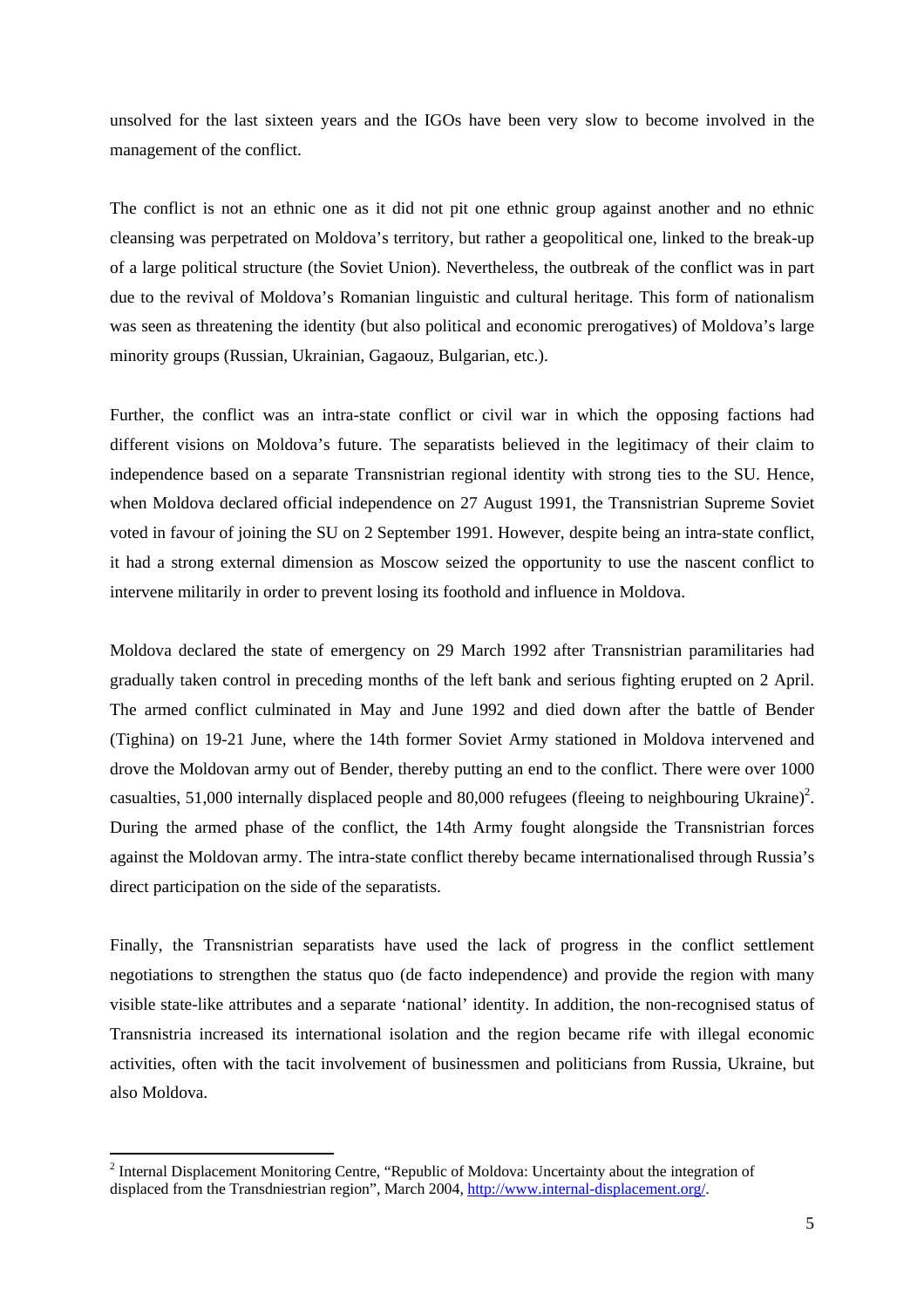Russia's support during and after the conflict has consolidated the position of the separatists and therefore, Moldova considers that only Russia can unlock the situation and bring the separatist to the negotiating table. Russia declares its opposition to Transnistria's independence (as opposed to recognizing the Georgian separatist enclaves of Abkhazia and South Ossetia after the brief Russian-Georgian war in August 2008). Russia considers that a 'one-state' negotiated settlement is preferable, in return for a number of important concessions on Moldova's part, in particular on a permanent neutrality status.

The fact that Moldova prefers to negotiate with Russia, also results from the failure of the international community to offer any alternative solutions to the conflict. The main peace-broker, the OSCE, has in over sixteen years been unable to alter the status quo of the conflict. There is a consensus that the OSCE should continue to provide the overarching mediation framework (due to its all-inclusive structure), but there are increasing calls for the greater involvement of the EU in these talks, in particular since the ENP is being implemented in Moldova.

# **2. The domestic environment in which the CSOs operate**

It is essential to glance over the domestic environment in which the CSOs operate in order to better appreciate their level of effectiveness and impact on conflict transformation (which will be discussed in a subsequent section). Firstly though, it should be stressed that conditions in which CSOs operate vary greatly on either bank of the river Nistru.

Under the guidance of the Council of Europe and the European Union Moldova has gradually put in place a seemingly permissive normative framework that regulates the activities of civil society, starting with the provisions contained in its 1994 Constitution<sup>3</sup>. Article 32 of the Constitution for instance guarantees the freedom of opinion and association. However, article 32 also underlines that "instigations to sedition, war, aggression, ethnic […] hatred, […] territorial separatism" are forbidden and shall be prosecuted. Similarly, article 41 on the "Freedom of Political Association", ensures the free association of citizens into social organizations, but also forbids the existence of social organizations which undermine the sovereignty, independence and territorial integrity of Moldova. In other words, CSOs with separatist agendas on either bank of the river Nistru are in principle outlawed. According to Freedom House, 'Proriv' a Transnistrian NGO with an anti-Moldovan and anti-Western agenda is the only NGO in Moldova which can be considered as espousing extremist views and promoting social unrest and separatism.<sup>4</sup>

<sup>&</sup>lt;sup>3</sup> Constitution of the Republic of Moldova, adopted on July 29 1994, http://confinder.richmond.edu/admin/docs/moldova3.pdf.

George Dura and Liliana Vitu (2008), "Moldova" in: *Nations in Transit 2008*, Freedom House, Budapest, p. 396.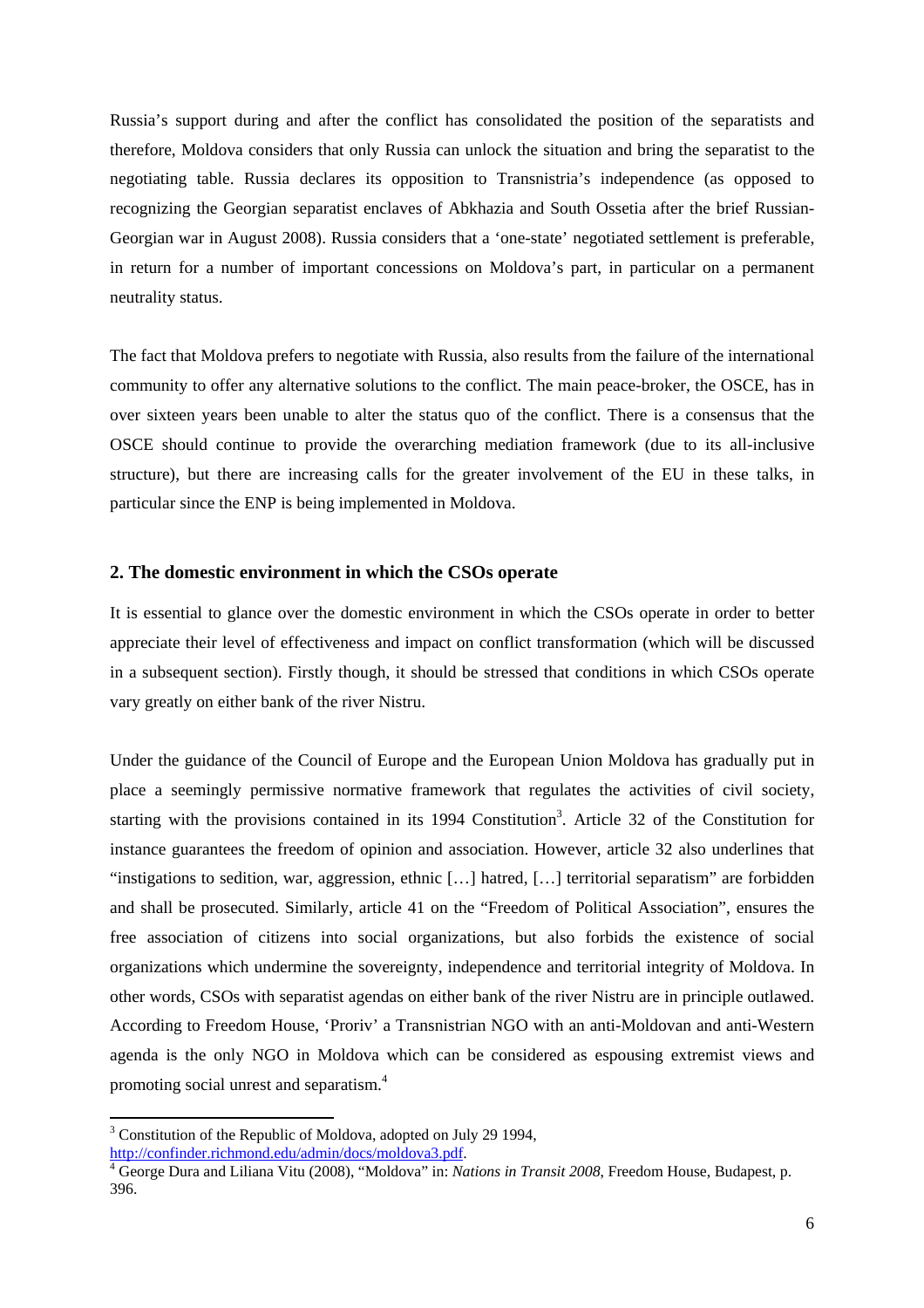A number of laws further complete the legal framework with regard to CSO, such as the law on public associations of 23 January 1997 (modified in 2007), the law on foundations of 28 October 1999, the section on NGOs in the Civil Code, the law on philanthropy and sponsorship of 25 December 2002. Many of these laws were drafted with the assistance of Moldovan CSOs.<sup>5</sup> The 1997 law on public association states under article 10, paragraph 3, that the state will guarantee the defence of the legitimate interests and rights of public associations.<sup>6</sup> This is particularly relevant in highlighting the state's responsibility to protect the rights of Transnistrian NGOs which are registered with the Moldovan authorities. Cooperation between the NGOs of both banks is not very frequent and the few projects involving participants from both banks are not sustainable beyond the duration of the projects.<sup>7</sup> Whilst, links and networks between participants are created, these do not always outlast the project.

#### *2.1. Moldova*

In Moldova proper the government has, spurred on by the EU through the implementation of the EU-Moldova Action Plan since February 2005, renewed efforts to set up an adequate legal framework to allow CSOs (including those with conflict-related agendas) to operate freely. Overall, the Moldovan authorities have started cooperating with CSOs where these organizations can provide expertise or services which the central or local authorities lack. Similarly, Chisinau has also sought to involve civil society to a certain degree with monitoring the implementation of the EU-Moldova Action Plan. However, civil society in Moldova is not considered a credible and influential institution (such as the church or even the media) and plays only a limited role in terms of shaping policies or public opinion. More recent attempts at further developing the normative framework specifically with regard to CSOs have nevertheless faced criticism. For instance, the Moldovan government passed the 1997 Law on Public Association on 20 July 2007, adding restrictive elements with regard to the financial aspects and economic activities of non-governmental organizations.<sup>8</sup>

As such, whilst not constraining the creation of  $\phi$  or the activities of CSOs the Moldovan lawmakers do not create the necessary conditions which would guarantee the sustainability (for instance through donations, membership fees, tax exemptions, local or state subsidies, etc.) of CSOs. As a result many of the more active CSOs depend overwhelmingly on foreign donors (foreign state aid agencies, the

http://lex.justice.md/index.php?action=view&view=doc&lang=1&id=325092.

 5 Interview in Chisinau, 6 June 2009.

<sup>&</sup>lt;sup>6</sup> Law on Public Associations, adopted on 23 January 1997, Moldovan Official Monitor, Nr. 006, art Nr : 54.

<sup>7</sup> Interview in Chisinau, 4 June 2009.

 $8$  Law Nr. 178 of 20 July 2007 on the modification and completion of Law Nr. 837-XIII of 17 May 1996 with regard to public associations. Available at

<sup>&</sup>lt;sup>9</sup> It is fairly easy to set up an NGO in Moldova which also explains the mushrooming of such organizations in search of grants.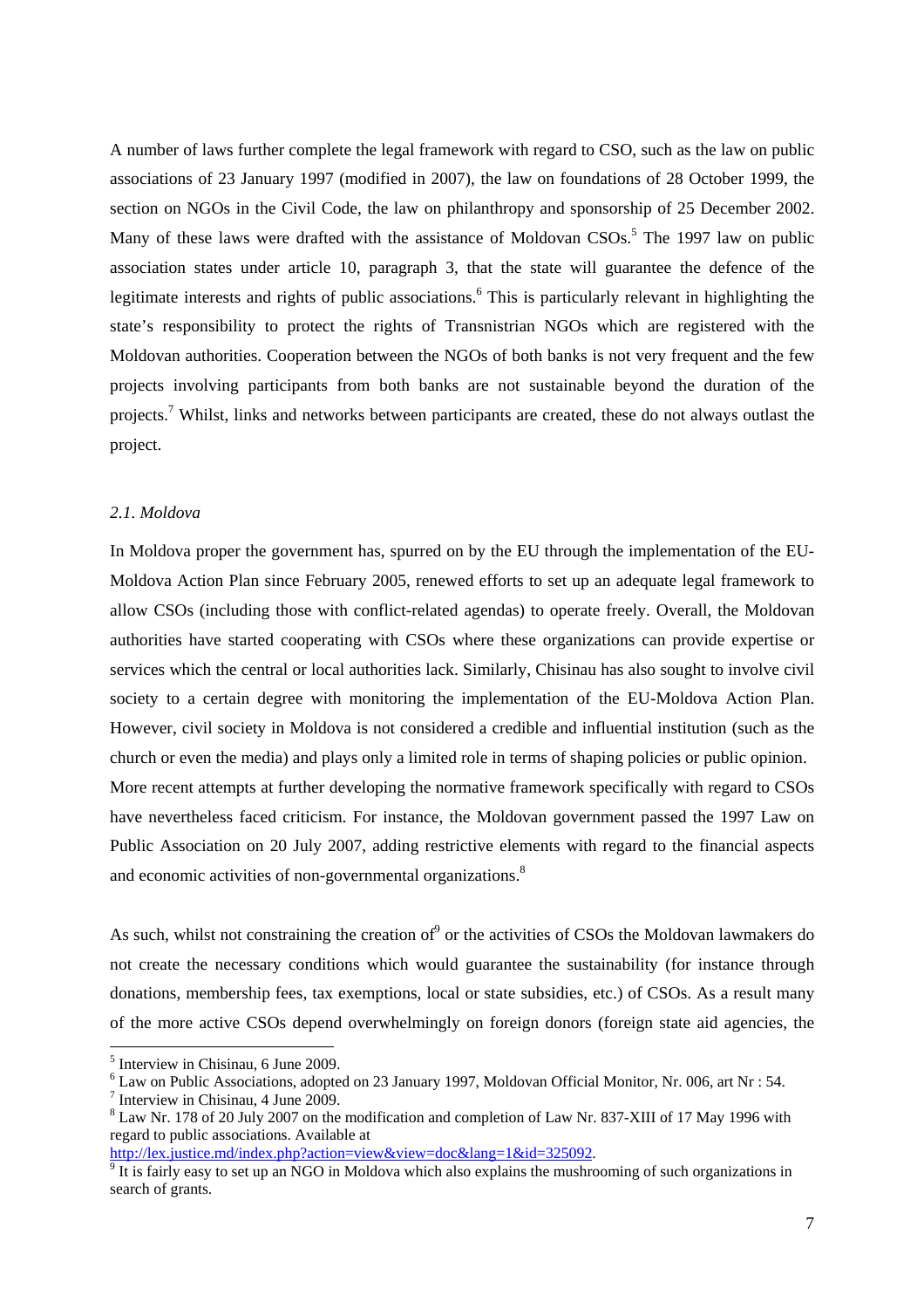European Union or foundations such as the Open Society Foundation). These CSOs risk being viewed as partial instead of independent which could affect their credibility and legitimacy when they become involved in conflict transformation.

In Moldova there are around 7000 NGOs of which nearly half are operational the rest merely existing on paper.<sup>10</sup> The main criticism leveled at Moldovan NGOs is their lack of professionalism and their lack of representativeness and support in Moldovan society at large. In terms of geographical spread, 9 out of 10 NGOs are based in the capital, Chisinau.<sup>11</sup>

The lack of legitimacy is an important aspect of the overall status of CSOs in Moldovan society. Opinion poll data shows that 51.9 % of Moldovans do not trust  $\text{CSOs}^{12}$ , which are often viewed as a personal platform for individuals, as structures used for money laundering, or as political tools and mouthpieces for the government, political parties or foreign interests. This is particularly so for midlevel CSO and less the case for grassroots NGOs, the latter having a more social orientation (poverty, human rights, women's rights, gender equality, assistance to persons with disabilities, etc.). This lack of public trust in CSOs stems particularly from a lack of transparency in their management and from the fact that one third of the NGOs active in Moldova refuses to give details on annual budgets and turnover.13 In order to address this lack of trust and transparency several Moldovan NGOs mobilized towards the end of 2007 to create the Alliance for the Elaboration and Promotion of a Code of Ethics for NGOs resulting in the adoption of the Code of Ethics in March 2008.<sup>14</sup>

Thus, despite an overall permissive legal context in which CSOs operate, their lack of legitimacy, transparency and financial means results in a low visibility in society of their actions and therefore, an overall reduced impact. In addition, the Moldovan authorities often do not consider them as a legitimate partner in their democratisation efforts. On the contrary, in the aftermath of the April  $5<sup>th</sup>$ 2009 parliamentary elections in Moldova, a number of mid-level CSOs involved in monitoring the election came under pressure after criticizing the authorities' role in the deteriorating electoral climate. They were threatened to be investigated for allegedly used foreign donor funding to engage in political activities, a situation which is prohibited by law in Moldova.

<sup>&</sup>lt;sup>10</sup> George Dura and Liliana Vitu (2008), "Moldova" in: *Nations in Transit 2008*, Freedom House, Budapest, p. 395.

<sup>&</sup>lt;sup>11</sup> George Dura and Liliana Vitu (2008), "Moldova" in: *Nations in Transit 2008*, Freedom House, Budapest, p. 396.<br><sup>12</sup> Barometer of Public Opinion – October 2008, *Institute for Public Policy*, Chisinau, 2008.

<sup>13 &</sup>quot;Do we or don't we need a Code of Ethics for NGOs?", *Monitorul Civic*, 27 September 2008. Available at http://www.civic.md/interviuri/avem-sau-nu-avem-nevoie-de-un-cod-de-etic-al-ongurilor.html.

 $\frac{14}{14}$  Regulation of the Alliance for the Elaboration and Promotion of a Code of Ethics for NGOs. Available at http://coduletic.wordpress.com/alianta-pentru-elaborarea-si-promovarea-codului-etic-al-ong-urilor/regulamentulaliantei-pentru-elaborarea-si-promovarea-codului-etic-al-ong-urilor/.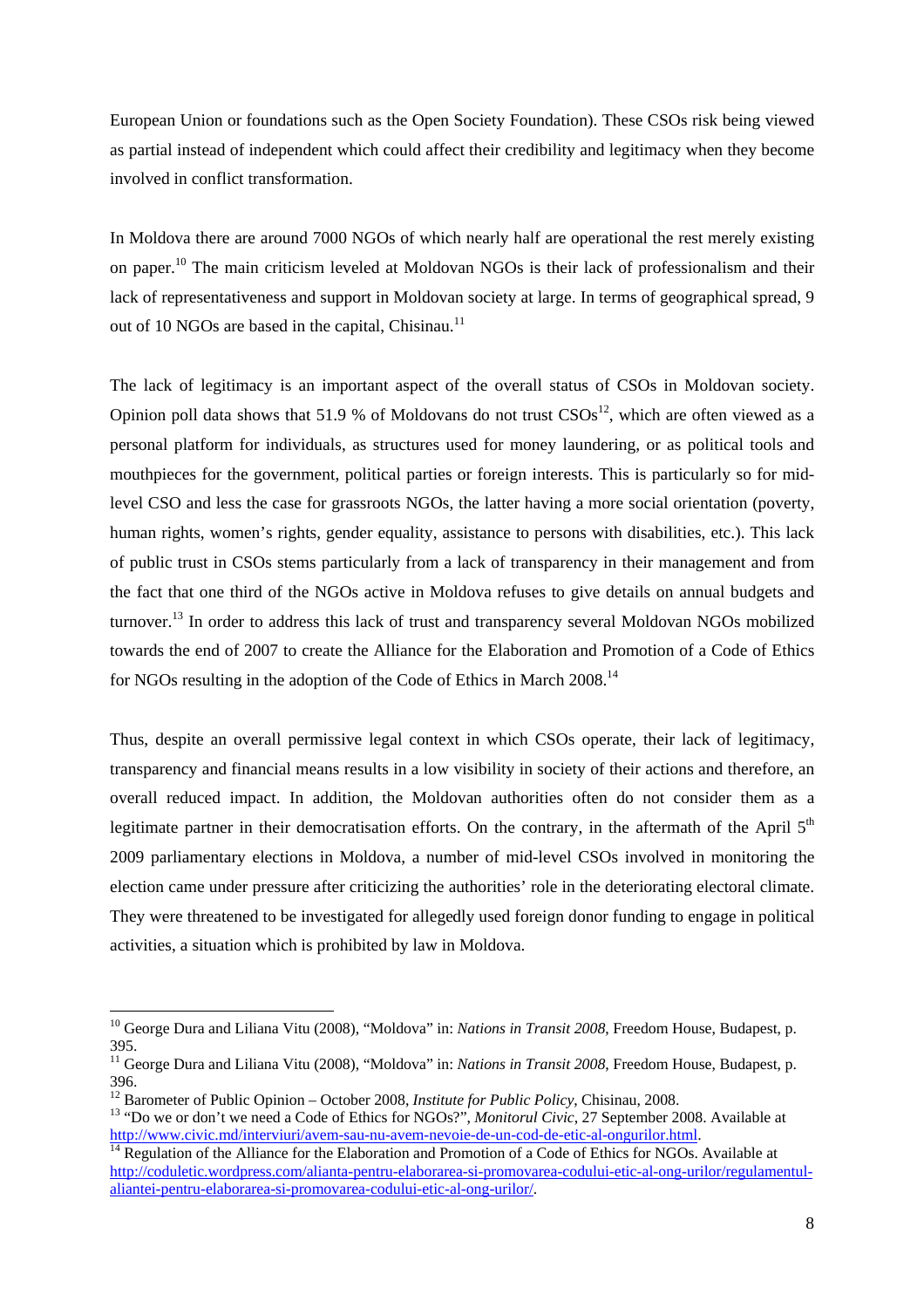The fact that the Moldovan government continues to exert pressure on the media (by withholding broadcasting licenses for instance) also means that due to self-censorship in the media, critical NGOs have less access to the media and press in order to convey their ideas and publicize their activities. These points should be borne in mind throughout the report, particularly in the section on effectiveness and impact. In other words, certain NGOs may actually be very effective in terms of reaching their stated aims, but their overall impact on policy-makers or society at large may remain limited or suffer from the structural drawbacks described above (lack of legitimacy and capacity).

# *2.2. Transnistria*

Whilst Moldova's legal framework in principle also applies to Transnistria, as a legitimate part of Moldova, Chisinau's laws have in practice no application there. However, it is fairly easy to set up and register an NGO in Transnistria. There are currently around 700 registered CSOs in Transnistria which are active, but many of those are controlled by the authorities.<sup>15</sup> In Transnistria the activities of CSOs are often restricted by the authorities, through pressure and control by the Ministry for State Security (the so-called MGB). Depending on the stated objectives of the registered NGO, it will be controlled or supervised to a larger or smaller extent. If the NGO is active in a politically sensitive field, such as for instance conflict resolution or engages in political activity, its members may be invited for discussions with the MGB or they or their family members may be threatened with the loss of their jobs. In some limited cases unlawful detention and physical intimidation may occur.<sup>16</sup>

A 'presidential' decree in Transnistria in 2006 prohibits foreign financing of Transnistrian CSOs. The scope of the decree was later reduced to include only those NGOs which are directly involved in political activities. Whilst restrictive, this decree copies a similar presidential decree issued by former President Vladimir Putin in 2006. In Transnistria (as in Russia) this was done in order to prevent foreign powers or interests from providing financial support to the political opposition.

Civil society in Transnistria remains very weak and is not very institutionalized. Local NGOs are not very trusted, due in part to the limited visibility of their activities with the wider public. Many NGOs are not run professionally and often establish their objectives so that they coincide with potential projects and grant objectives. Project-based cooperation between NGOs and the Transnistrian authorities remains very limited, although some efforts have been made in this regard in recent years. Particularly, socio-economically oriented NGOs have started to cooperate with local village or city councils in order to implement their projects.

<sup>&</sup>lt;sup>15</sup> Interview with CSO, Chisinau, 6 June 2009.

<sup>&</sup>lt;sup>16</sup> See for instance the experience of Oxana Alistratova, http://www.frontlinedefenders.org/node/355.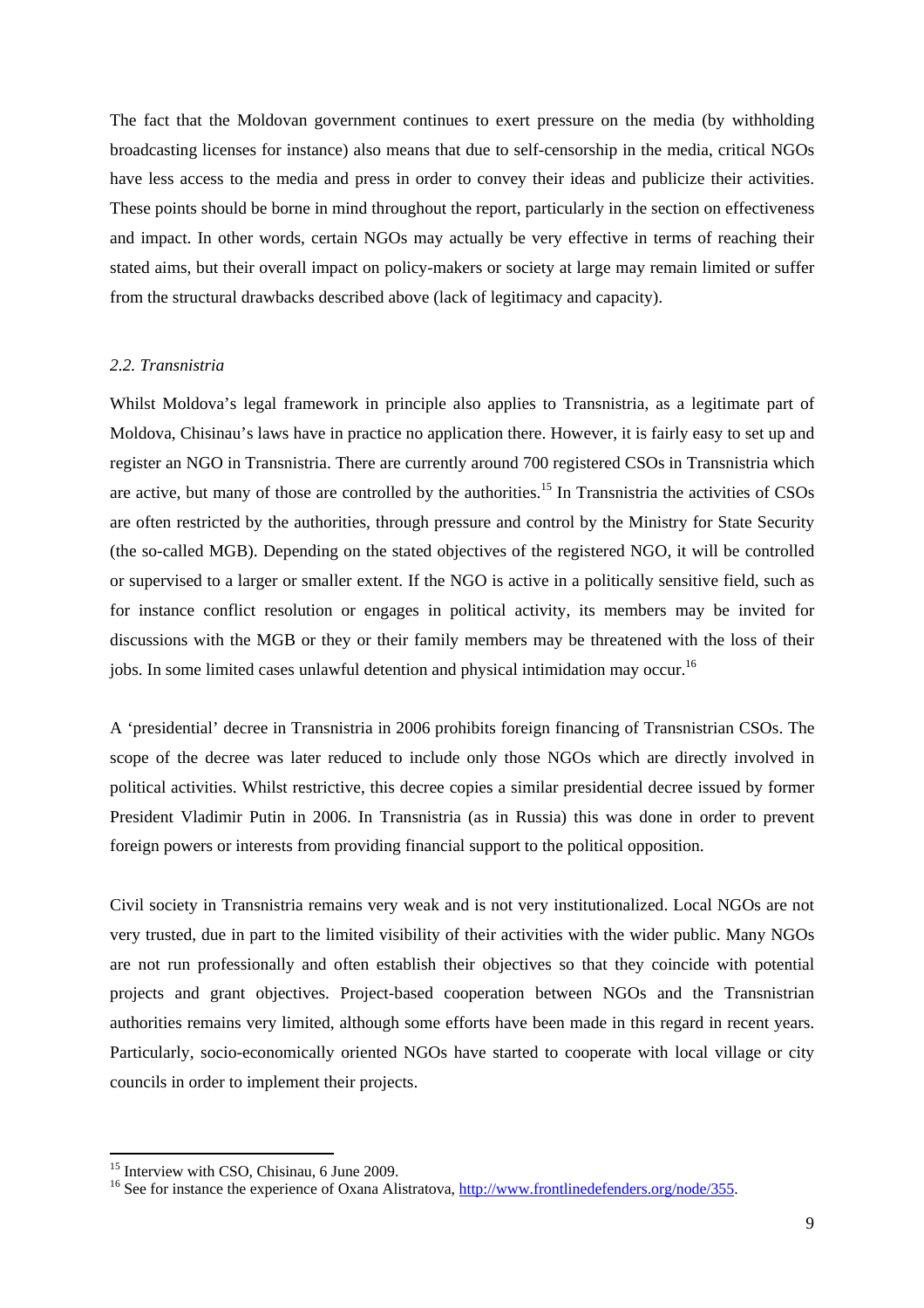The political isolation of the unrecognized separatist regime also restricts the activities and potential impact of CSOs in Transnistria. In addition, this affects their access to external funding since many potential donors have a very limited knowledge of this region and of the local NGO-scene. Foreign donors consider the region to be dangerous or inaccessible for foreigners (Westerners). In fact, the region is much more accessible to foreigners, including donors than it was several years ago.

The legal status of the NGOs which are registered in Transnistria, an unrecognized territory, also poses additional problems with regard to the readiness of foreign donors to transfer funds to local NGOs. The same applies to the tax and accountancy standards which are quite different from those in the West and in Moldova.17 Many Transnistrian NGOs remedy this by registering their organization both in Tiraspol and in Chisinau.

However, the Transnistrian authorities keep a close eye on the local NGOs which receive foreign funds or have close links with right-bank or foreign NGOs and often force them to report about their activities. Linked to this is the problem with the perceived lack of independent NGOs in Transnistrian. The more successful NGOs are considered to be controlled or even run by the Transnistrian authorities. Even if this may not be the case, there is a lack of trust among the Transnistrian NGOs. Many express suspicion about one another concerning apparent collaboration with the MGB. The antagonism between Transnistrian NGOs is further exacerbated due to the competition for limited resources and funding. The Transnistrian authorities may financially support a small number of progovernment NGOs and funding for organizations such as Proriv also comes from Russia. Altogether, however, foreign donors are still reluctant to provide funding to Transnistrian NGOs and they prefer to work through Moldovan NGOs which develop their activities in Transnistria, sometimes in partnership with Transnistrian NGOs. However, it is equally difficult for Moldovan NGOs to deploy their activities (seminars, trainings, round-tables) in Transnistria, as they are often denied access to the region or pressure exists on Transnistrian NGOs not to join these events.<sup>18</sup> More often than not, therefore, these activities take place on the right bank, which reduces their impact and visibility on the left bank.

## **3. The EU's policies towards Moldova/Transnistria**

#### *3.1. The framework of EU-Moldova relations*

In the run-up to the 2004 and 2007 planned accession of 12 new member states, the EU set up a framework through which to conduct relations with its new neighbours to the east and south, the European Neighbourhood Policy (ENP). The policy was launched by the Commission Communication

 <sup>17</sup> Interviews in Chisinau, 10 June 2009.

<sup>&</sup>lt;sup>18</sup> Interviews in Chisinau, 10 June 2009.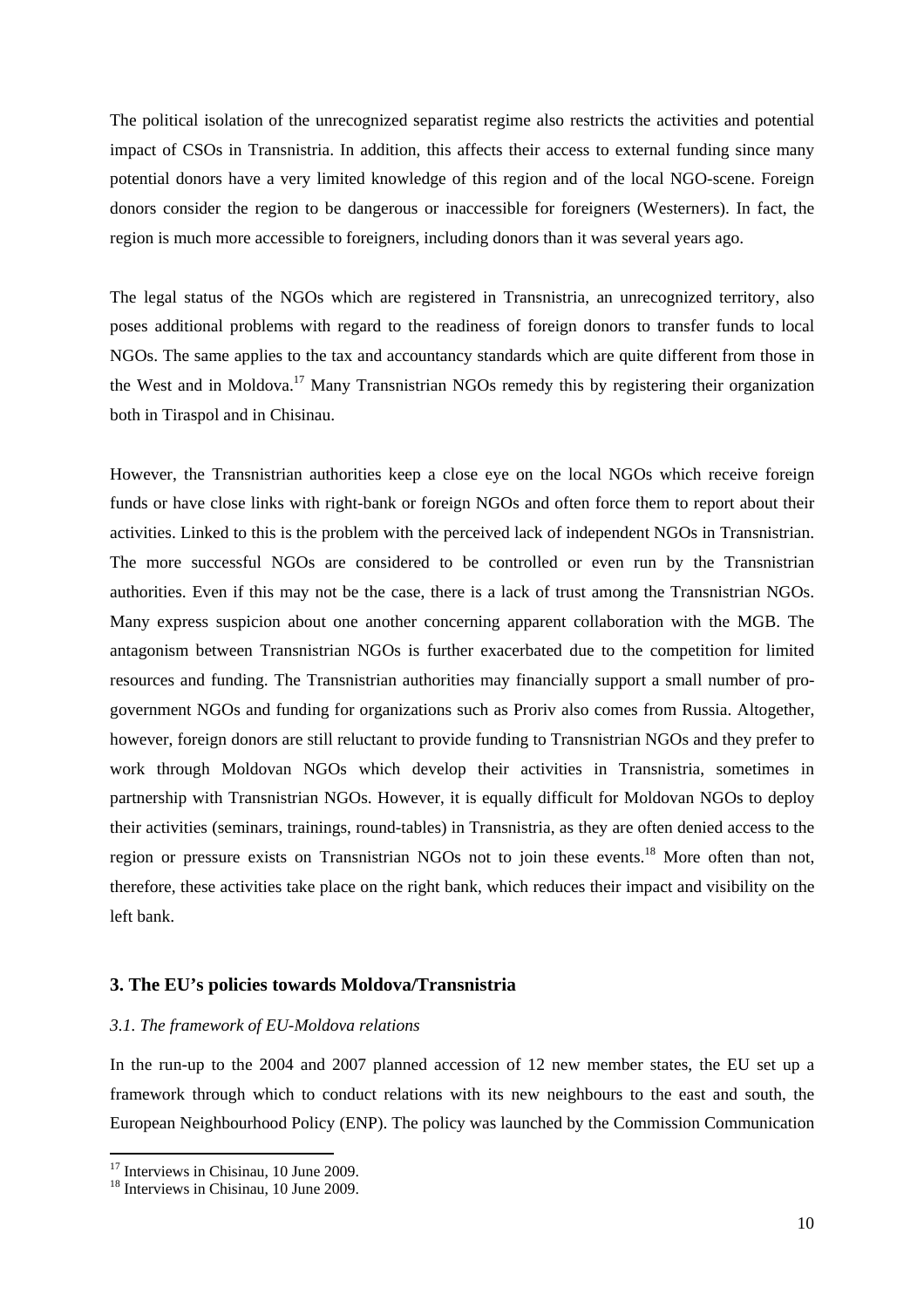of 11 March 2003, entitled "Neighbourhood – A new framework for relations with our eastern and southern neighbours", subsequently followed by the ENP Strategy Paper on 12 May 2004.

The main aims of the ENP are to "share the benefits of the EU's 2004 [and 2007] enlargement with neighbouring countries", to "prevent the emergence of new dividing lines between the enlarged EU and its neighbours and to promote stability and prosperity" by offering them "greater political, security, economic and cultural cooperation", implying a partial form of integration between the ENP countries and the EU (stopping short of membership). The EU links progress on democratic reforms to economic, trade and other types of incentives on offer through the ENP.

The ENP is implemented by bilateral Action Plans (APs) jointly negotiated between the EU and each ENP State which are concluded for a period between three and five years, providing for a countrybased differentiation by the EU of ENP countries. The EU-Moldova Action Plan was adopted on 22 February 2005 and has been renewed in 2008 for another year. Moldova is currently together with Ukraine the most advanced ENP country in the EU's eastern neighbourhood with regard to the implementation of the Action Plan. Moldova will follow in Ukraine's footsteps with negotiations for a new contractual agreement with the EU (a so-called Association Agreement) "as soon as circumstances allow"19, referring to a correction of the human rights and electoral abuses that took place in Moldova during the April 2009 parliamentary elections. At the same time the EU and Moldova will also start negotiations on a deep and comprehensive Free Trade Agreement (currently Moldovan enjoys an Atonomous Trade Preferences regime with the EU). In addition, on 1 January 2008 the visa facilitation agreements between the EU and both Moldova and Ukraine have also entered into force.

The Eastern Partnership proposal adopted at the December 2008 European Council summit and launched in Prague on 7 May 2009 will further reinforce the regional dimension of relations between the EU and its eastern neighbours (including Moldova) through amongst others the establishment of a EU/eastern ENP parliamentary forum, free trade areas, long-term visa-free travel and closer cooperation on energy and infrastructure projects.

However, Moldova's aspirations for further integration or even membership are held back in part due to the effects of the Transnistrian conflict. The EU has over the years become increasingly involved in efforts to solve the Transnistrian conflict, as foreseen by the ENP and the 2003 European Security Strategy. The fact that Moldova has become a higher priority of the EU is demonstrated by the fact that the EU appointed a Special Representative for Moldova in March 2005, became an observer in the five-party talks on solving the Transnistrian conflict (involving Russia, Ukraine and the OSCE as

<sup>&</sup>lt;sup>19</sup> EU General Affairs Council Conclusions on Relations with the Republic of Moldova, Brussels, 15 June 2009.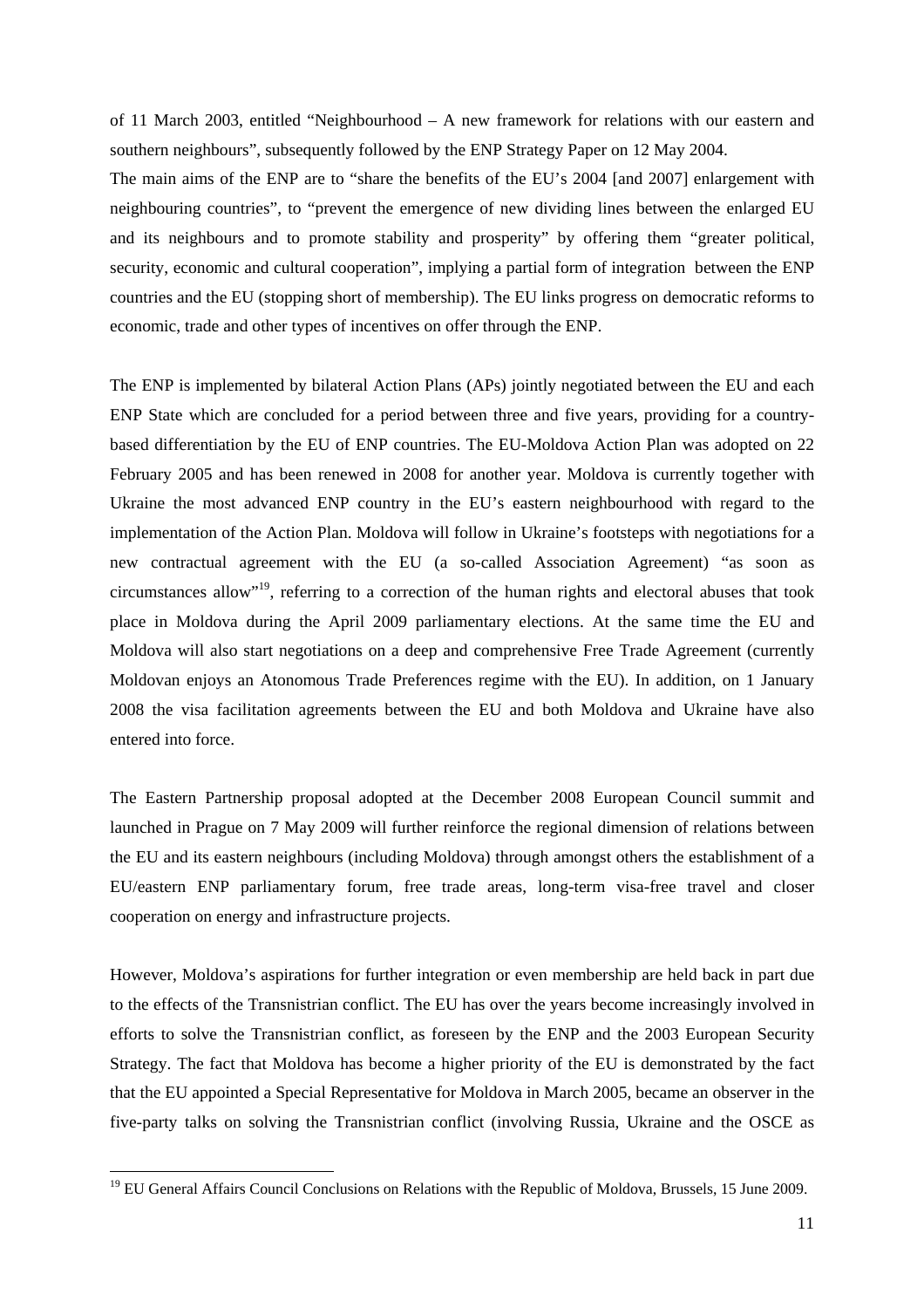mediators, and the US and the EU as observers) in September 2005, opened an EC Delegation in October 2005 and established the EU Border Assistance Mission at the Moldova-Ukraine border in December 2005 (in order to monitor the flow of goods particularly on the segment of the Moldovan border with Ukraine which is controlled by Transnistria).

In addition, the EU currently uses its 'soft power' instruments deployed within the ENP framework (including economic cooperation, market access, financial assistance, visa facilitation, but also the promotion of its values), taking a holistic approach to conflict resolution<sup>20</sup>, aside from traditional foreign policy diplomacy. Further, the EU has earmarked  $\epsilon$  209.7 million for Moldova under the European Neighbourhood Partnership Instrument (ENPI) for the National Indicative Programme of 2007-2010, which is the highest per capita amount for any eastern ENP country. EU assistance and Moldova's integration with the EU serves to make Moldova more attractive in the longer term for Transnistria and to reduce the relative importance of Russian assistance to Transnistria. The EU is considering using the ENP's financial instruments to also engage with the Transnistrian region, starting with its civil society.

#### *3.2. The EU's involvement in solving the Transnistria conflict*

Most of the EU's involvement in solving the Transnistrian conflict is operated through official channels in the form of direct consultations with between the EU (mostly the EU Special Representative for Moldova, but also the EU Commissioner for External Relations, as well as the EU Council Presidency and its Secretary-General) and the Moldovan authorities (the President, but also the Foreign Affairs Minister and the Minister for Reintegration). There are also informal contacts between the EU Special Representative (EUSR) for Moldova and EU officials with the Transnistrian leadership. Finally, the EU also raises the question of the Transnistrian conflict in talks held with Russia and Ukraine (both crucial players in solving the conflict) at various summits and meetings. While the EU is also an observer at the 5+2 talks on the settlement of the conflict (alongside the OSCE, Russia and Ukraine as mediators and the US as an observer), the talks in this format have been suspended since February 2006.

Secondly, as noted above, the EU uses 'soft power' tools (notably through the ENP and the EU-Moldova Action Plan), in particular with regard to encouraging democratisation, trade (the preferential access to the EU market of Moldovan goods) and people to people contacts (liberalized visa regime and local cross-border traffic, student exchanges, etc.). These policies serve to integrate Moldova with the EU, but also to help lift Moldova out of poverty and make it more attractive for the Transnistrian

<sup>&</sup>lt;sup>20</sup> S. Biscop, "The ABC of European Union Strategy: Ambition, Benchmark, Culture", *Egmont Royal Institute for International Relations,* Egmont Paper 16, October 2007, p. 22.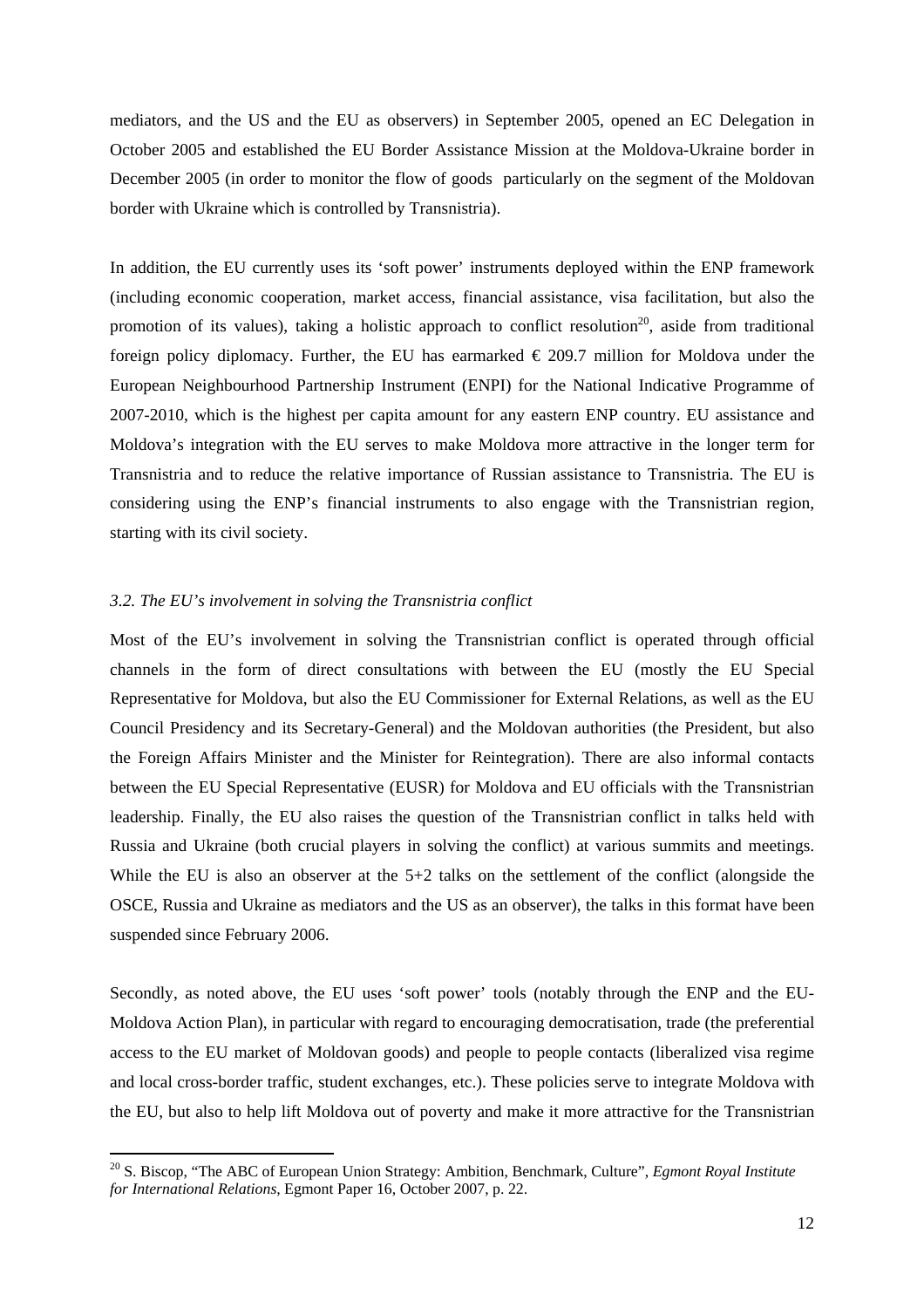people and businesses. For instance, a pluralistic open and democratic polity and society in Moldova will eventually also become attractive to and spill-over into Transnistria. Further, Transnistrians may more readily apply for Moldovan passports in order to travel or study more easily in the EU and hence help consolidate Moldova's statehood.<sup>21</sup> Similarly, Transnistrian producers may seek to register with the Moldovan authorities in Chisinau in order to be able to export their goods to the EU market under the same favourable conditions as Moldovan producers. In other words, the EU is seeking to put in place a critical mass of incentives on the Moldovan side, which would make it attractive enough (implying that Transnistrian people, businesses and eventually also politicians would find it costly to pursue a separate state solution) in order to change the status quo of the conflict.

An essential point remains the fact that it is unclear whether the EU's 'soft power tools' – without offering Moldova the promise of EU accession – are effective enough to substantially change the status quo of the conflict.

Finally, the EU has also declared its readiness to financially support a package of confidence building measures proposed by Moldova in 2006, consisting of a set of common projects between the right and left bank, which are being discussed in working groups between both sides. At present these address concrete socio-economic questions which serve to improve the lives of people in the Transnistrian region. The first tranche will consist of civil society projects to be implemented in Transnistria, in the field of health, environment and education. It remains to be seen if these projects will not simply serve to reinforce the present status quo in the short term, by improving the situation on the ground. However, the previous EU strategy of complete non-engagement and isolation of the Transnistrian regime has not resulted in its collapse and has not made it more prone to negotiate a solution to the conflict, either.

## **4. The EU's engagement with civil society in Moldova/Transnistria**

# *4.1. The EU and civil society in Moldova*

The EU disposes of other means to contribute towards finding a solution to the Transnistria conflict. It has the possibility to directly engage with Moldovan civil society, including on solving the Transnistrian conflict, but also in order to assist the democratisation and reform process as described above. Compared with the means deployed through official diplomacy or its 'soft power', the EU's involvement with Moldovan/Transnistrian civil society may seem rather limited. Nevertheless, through the implementation of the EU-Moldova Action Plan, the EU is contributing to the democratization of Moldova, to setting up stable democratic institutions (including an independent

<sup>&</sup>lt;sup>21</sup> So far the reverse has been the case, with many Transnistrians obtaining Russian or Ukrainian passports to work or study in Russia and Ukraine.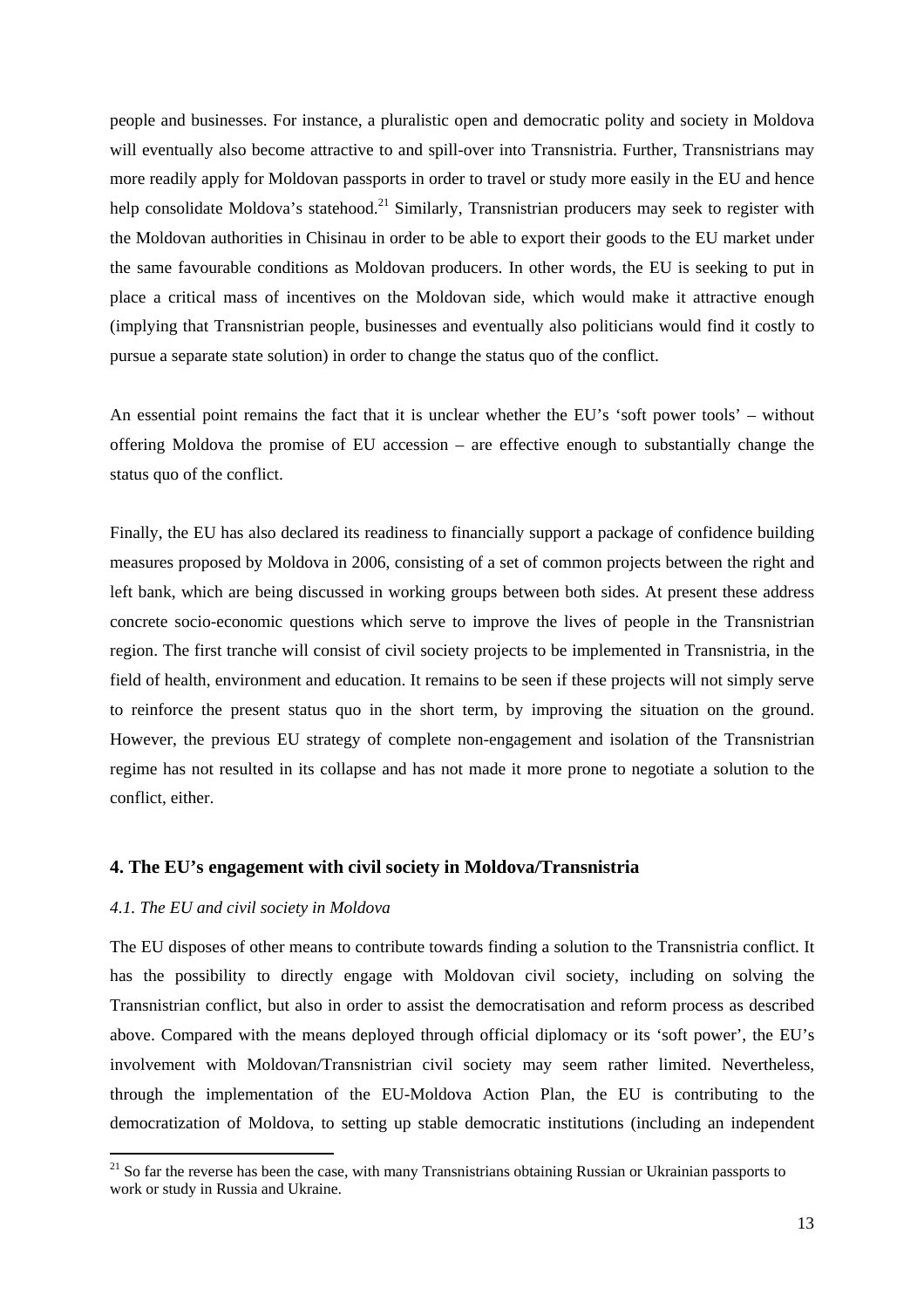judiciary) respectful of the rule of law. Alongside the Council of Europe and its Venice Commission, and the OSCE, the EU is also instrumental in ensuring the democratization of Moldova. Despite being guided in its reform efforts by these institutions, Moldova still faces many shortcomings in terms of ensuring free and fair elections, ensuring the rule of law, ensuring an uncontrolled and uncensored press and media, ensuring an effective fight against corruption, etc.

Fortunately, as described above, Moldova's normative framework with regard to the activities of civil society is quite permissive. As a result this allows the EU to collaborate with Moldovan CSOs in order to further the aims stated in the ENP. The EU-Moldova Action Plan also makes several references to the EU's cooperation with Moldovan civil society. In particular, the section on "Political dialogue and reform" calls on Moldova to "ensure the respect for freedom of association and [to] foster the development of civil society".<sup>22</sup> The Action Plan also supports the "active involvement of civil society" and the promotion of democratic values and respect for human rights" as a measure which should help solve the Transnistria conflict. Additionally, the Action Plan has a separate heading on civil society which seeks to promote the reinforcement of civil society in Moldova. This serves to strengthen the legitimacy of CSO activities in monitoring or contributing alongside the Moldovan authorities to the Action Plan's implementation. Further, Moldovan CSOs can also provide policy input and advice to EU institutions for redefining or redeveloping its policies towards Moldova/Transnistria. The ENP, through the Action Plan provides new opportunities for Moldovan civil society in relation to the state and the international community; turning them into potential agents of conflict transformation.

From the  $\epsilon$ 209.7 million ENPI funds earmarked for Moldova until 2010, a part is allocated to civil society development, falling under priority area 1 on "Support for Democratic Development and Good Governance", sub-priority 3 with the following objective: "to promote the involvement of citizens in decision-making processes and controls, including through civil society organisations".<sup>23</sup> Priority area 1 will receive between 25-35% of the earmarked sum of money (52.4-73.4 million euros). In addition, EU funds are also available under the EU's Instrument for the Promotion of Democracy and Human Rights (EIDHR II) for civil society initiatives in Moldova that aim to promote democracy and human rights. Aside from thematic programmes (linked to asylum and migration, environment, human and social development) Moldova can also benefit from funds falling under the EU Stability Instrument, which aims to "provide an effective, timely, flexible and integrated response to crises".<sup>24</sup> In particular,

 $22$  European Union, EU-Moldova Action Plan, 22 February 2005.

<sup>&</sup>lt;sup>23</sup> European Commission, "European Neighbourhood and Partnership Instrument – Republic of Moldova – National Indicative Programme 2007-2010", p. 6.

 $^{24}$  European Commission, "European Neighbourhood and Partnership Instrument – Republic of Moldova – Country Strategy Paper 2007-2013", p. 20.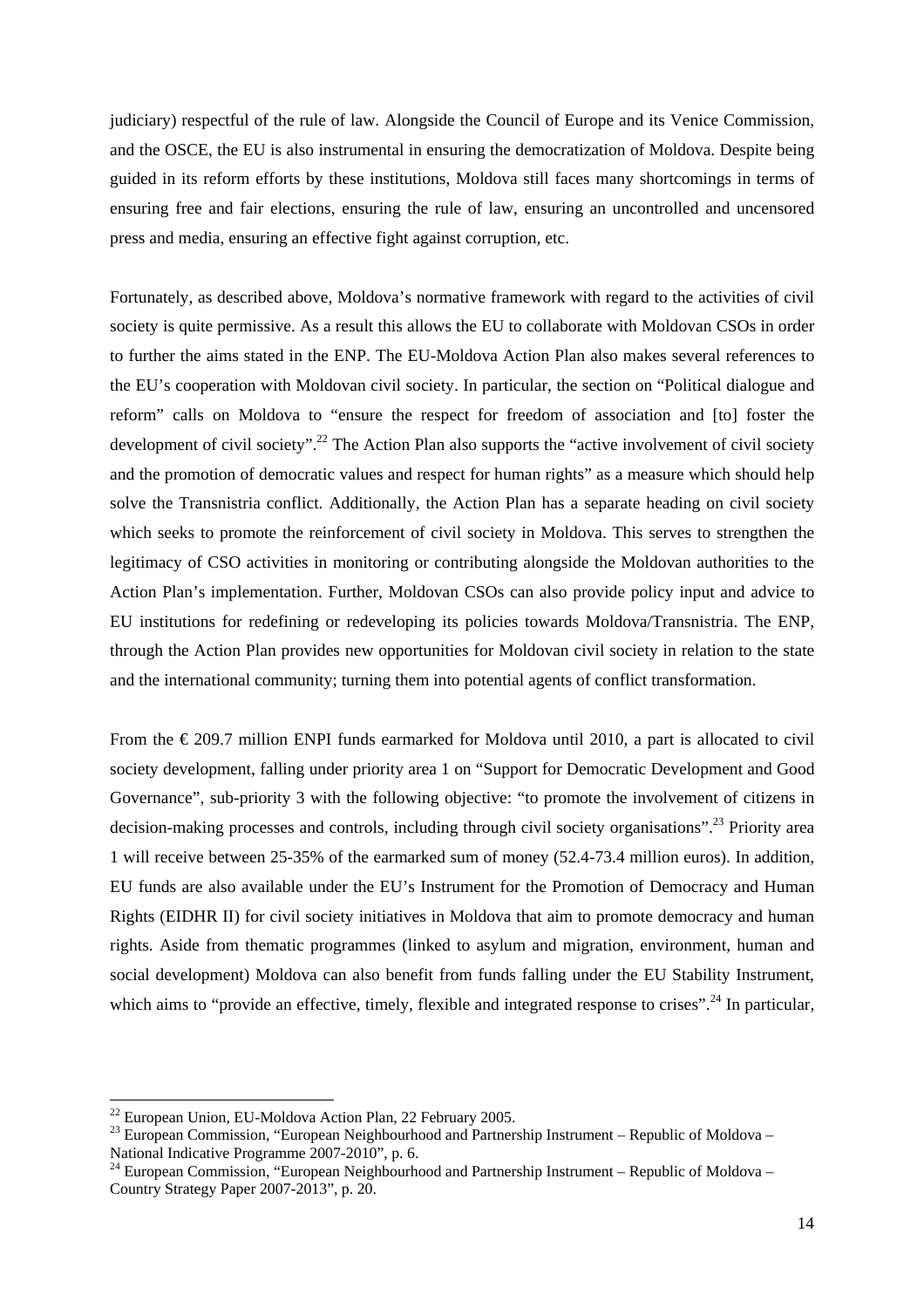the following objective of Regulation (EC) No  $1717/2006$  establishing the Stability Instrument<sup>25</sup> applies to Moldova: "in the context of stable conditions for the implementation of Community cooperation policies in third countries, to help build capacity both to address specific global and transregional threats having a destabilising effect and to ensure preparedness to address pre- and postcrisis situations." Similarly, the Stability Instrument will provide "support for measures to support the development and organisation of civil society and its participation in the political process".  $26$ Regarding Transnistria in particular, the 2007 ENPI Annual Action Programme for Moldova, with a budget of 40 million euro also allocates funds in support of civil society in Transnistria.<sup>27</sup>

In addition to the EU's financial instruments, funds for civil society are also made available by the aid agencies of individual EU Member States, such as the UK's DFID or Sweden's SIDA. Many of these agencies have been very actively involved for a number of years now with local civil society and have successfully implemented projects on both banks of the Nistru. The report will, therefore, also take into consideration projects which have been funded by EU Member States, but will not consider them separately from EU funded projects.

#### *4.2. The EU, civil society in Transnistria and the UNDP*

In principle the EU's policies, financial instrument and the provisions of the EU-Moldova Action Plan (including those on civil society) also apply to the Transnistria region of Moldova. However, EU funding finds its way with great difficulty to Transnistria. First, it is generally, more difficult for the EU to establish contacts with CSOs in Transnistria and to implement projects there. Very few CSOs are aware of the existence of EU funds or actually have the administrative capacity to cooperate on EU-funded projects. Transnistrian civil society is for a large part formed by individual experts or very small organizations staffed on a voluntary basis. Second, if CSOs do cooperate on such projects, they are very often subjected to pressure from the Transnistrian authorities. In practice, this makes it very difficult for the EU to co-opt Transnistrian CSOs and provide them with funding.

Third, this EU difficulty in reaching CSO or implementing projects in Transnistria also stems from the fact that the EU views the authorities in Chisinau as the only official interlocutor in Moldova. Transnistria does not cooperate with Moldova on the implementation of the Action Plan (the tool for implementing the ENP) and is in principle excluded from ENP funding. The EU is not officially

<sup>&</sup>lt;sup>25</sup> Regulation (EC) No 1717/2006 establishing the Stability Instrument, 15 November 2006,  $\frac{http://eur-}$ lex.europa.eu/LexUriServ/site/en/oj/2006/l\_327/l\_32720061124en00010011.pdfc.<br><sup>26</sup> Regulation (EC) No 1717/2006 establishing the Stability Instrument, 15 November 2006, http://eur-

lex.europa.eu/LexUriServ/site/en/oj/2006/l\_327/l\_32720061124en00010011.pdfc. 2000, http://european Commission Staff Working Document, Accompanying the Commission Communication

<sup>&</sup>quot;Implementation of the European Neighbourhood Policy in 2007" Progress Report Moldova, 3 April 2008, p. 18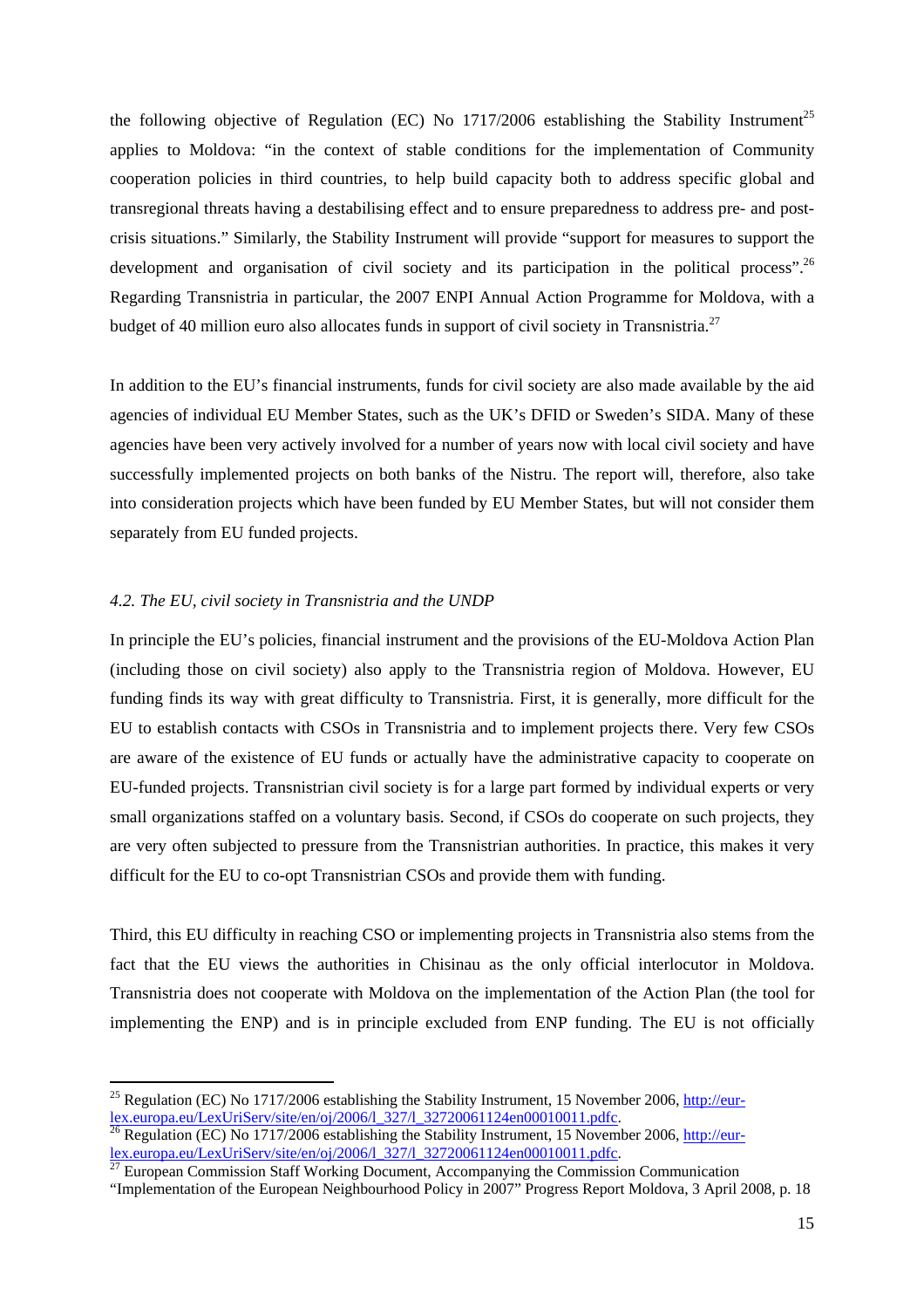engaging with the Transnistrian authorities and can therefore not disburse aid and other funds directly to the Transnistria authorities.

Since the EU cannot rely on local CSOs or on the Transnistrian authorities to implement EU projects, it has to rely on other international partners (such as for instance the UNDP) and non-Transnistrian NGOs to reach civil society in the region. For instance, the EU works through Moldovan or Ukrainian NGOs (or other foreign NGOs) which establish cooperation or sub-contract a part of the EU-funded project to Transnistrian NGOs.

The UNDP for instance plays a very important role in supporting EU efforts with regard to civil society in Transnistria, and in Moldova as a whole. Usually, the UNDP will identify the issues at stake (i.e. poverty, humanitarian aid, etc.) and will consult on various issues with the EU and possibly secure EU funding for a number of projects. It will then monitor the proper implementation of the projects. The EU relies on the UNDP in particular for projects in Transnistria. The UNDP is seen as more impartial in Transnistria and it already disposes of a large local network and staff on which the EU Delegation in Moldova can rely. This prevents duplication of resources and provides for a distribution of labour: the EU has the funds and a political agenda for the region, whereas the UNDP disposes of the know-how, the organization and works closely with other international organizations such as the World Bank.

Although EU funds cannot be disbursed through official channels to Transnistria, the EU has currently earmarked € 1.8 million for projects in the fields of education, health and environment in Transnistria. The EU closely cooperates with the Moldovan Ministry for Reintegration which has held consultations with the Transnistrian authorities in order to draw up a list of priority projects that can then be submitted to the EU for approval and funding.<sup>28</sup> The EU is hopeful that these consultations as well as the future cooperation on a number of projects between the authorities of both banks of the Nistru, may increase mutual trust and confidence. More funds are foreseen in the economic field if the first series of projects are successful and if the Transnistrian authorities continue to show openness for such EU projects. During the current economic crisis, which hits Transnistria even harder than Moldova proper, funds from the EU are being welcomed, as long as there are no conditions attached with regard to democratisation and human rights.

# **5. Effectiveness and impact of Moldovan/Transnistrian CSOs**

 <sup>28</sup> Interview in Chisinau, 5 June 2009.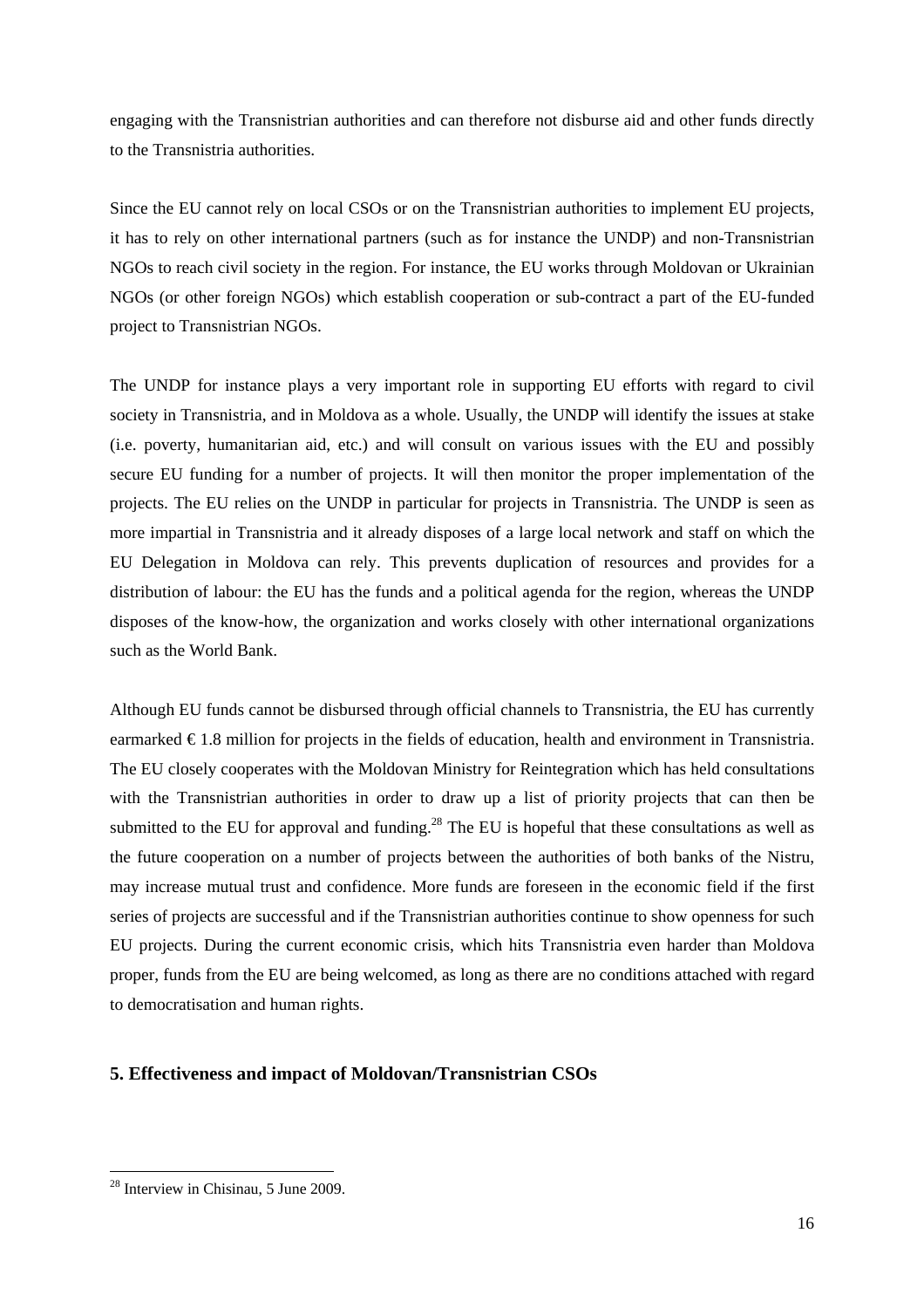A total of 16 CSOs have been selected (8 in Moldova and 8 in Transnistria) in accordance with the CSO categorization provided in the Conceptual Framework. The selection of CSOs attempted to provide a balanced mix of adversarial and non-adversarial CSOs whose actions have either a direct or indirect bearing on the conflict.

It is very difficult to accurately state how many Moldovan/Transnistrian NGOs activate in the field of conflict resolution. Particularly, on the Moldovan side the more established  $NGOs<sup>29</sup>$  have specific programmes on conflict resolution. Since the EU's greater involvement in conflict resolution in Moldova, from 2005 onwards, Moldovan NGOs have also become more involved in conflict resolution efforts. A greater EU involvement in conflict resolution has also resulted in more donor funds (including from the EU, but also from national state aid agencies, foundations, etc.) being made available for projects with a conflict resolution thematic or for projects which help create bridges or networks between civil society of both banks of the river Nistru. In many instances, Moldovan and Transnistrian authorities were invited and participated at conferences and seminars carried out in the framework of such projects. Other Moldovan NGOs tend to build links between both banks in order to address issues which affect both banks in equal measure (i.e. environment). For most of these NGOs, however, the bulk of the projects are carried out with the overall objective of furthering Moldova's European integration efforts.

Particularly in Transnistria, many NGOs, with a socio-economic agenda tend to address issues such as poverty, human rights, educational and social policies, which result from the situation created by the conflict due to the existence of an unrecognized regime in the Transnistrian region. For Transnistrian NGOs it is particularly difficult to implement projects which directly address conflict-related issues or if they do these have to be addressed from a social or humanitarian perspective. Any attempts by Transnistrian NGOs to challenge the political status quo of the conflict or to democratize Transnistrian society in the hope that this may change the negotiating position of Transnistria in conflict resolution talks will be thwarted by the Transnistrian authorities. In general, it is increasingly becoming clear to donors that Transnistrian civil society can not in itself democratize the region, not even with the help of Moldovan NGOs. Democratisation will probably be a gradual, top-down, elite-driven process. It is much more urgent to engage in capacity-building and consolidation of Transnistrian NGOs, in order to render a future process of democratisation more sustainable.

Below follows an analysis of the type of activity (direct/indirect, adversarial/non-adversial, addressing the conflict's causes/symptoms) and their impact (fuelling, holding and peace-building) of the CSOs

<sup>&</sup>lt;sup>29</sup> Such as the Institute for Public Policy (IPP), the Association for Participatory Democracy (ADEPT), IDIS Viitorul, the Association for Foreign Policy (APE).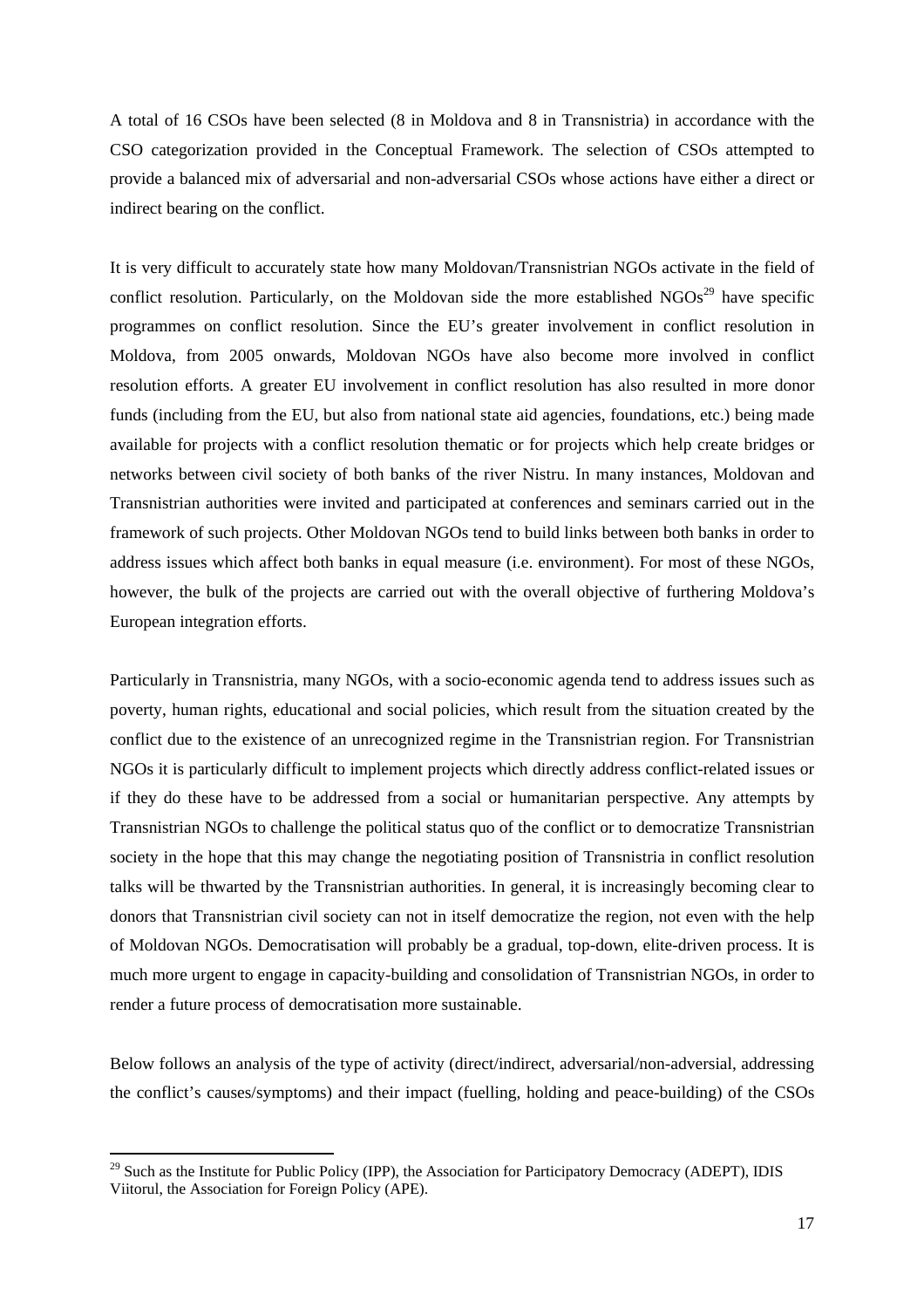based on information collected through interviews in Moldova/Transnistria which were conducted on the basis of confidentiality during the period 2-13 June 2009 in Chisinau and Tiraspol.

# *5.1. Moldova*

- 1. Public Policy Institute (Chisinau). Mid-level NGO.
- 2. Think Tank (Chisinau). Mid-level NGO.
- 3. Research Centre (Chisinau). Mid-level NGO.
- 4. Independent Expert (Chisinau). Mid-level intellectual.
- 5. Independent media journalist (Chisinau). Mid-level media CSO.
- 6. Representative of one parliamentary opposition party (Chisinau). Top-level political CSO.
- 7. Non-political association (Chisinau). Grassroots human rights NGO.
- 8. Environmental Centre (Chisinau and Tiraspol). Grassroots ecological activist CSO.

The activities of most of the Moldovan CSOs interviewed have an direct bearing on the conflict. None of those interviewed contributed in a negative way to the conflict in terms of sustaining it or exacerbating tensions. Whenever the activities have an indirect bearing on the conflict this by and large stems from those actor's views on the conflict. These expressed the idea the conflict can only be solved by the political elites and depends largely on external factors. In other words civil society by itself is incapable of solving the conflict.

In all cases, activities are geared towards the peaceful transformation of the conflict. Whilst the accent was in previous years put on researching and publicizing the causes of the conflict in the hope of influencing public opinion and the authorities in the resolution negotiations, now most CSOs gear their efforts (and receive funding for) addressing these causes or the wider issues which were engendered by the conflict. People on both banks are living already 17 years in de facto separate political entities, governed by different laws and mentalities. Whilst the older generation still shares a common soviet mental background, the fact that a new generation of Transnistrians has grown up with the knowledge that Transnistria is a distinct political entity with a distinct cultural identity closely linked to Russia is seen as an impediment to solving the conflict. As such Moldovan CSOs seek to address the lack of knowledge of and prejudices on the Transnistrian region and its inhabitants (and vice versa, on Moldova), to work towards democratizing and enforcing civil society in the Transnistrian region through capacity building, training, exchanges, etc. The idea is to build the necessary personal networks and capacity in Transnistria so that these local CSOs can one day function independently and sustainably, so that they can become drivers of democratisation in the region. However, this evolution is not only a strategy of the local CSOs, but also represents a change in tactic by the donor community which has understood the interest of building bridges across the two communities. This is particularly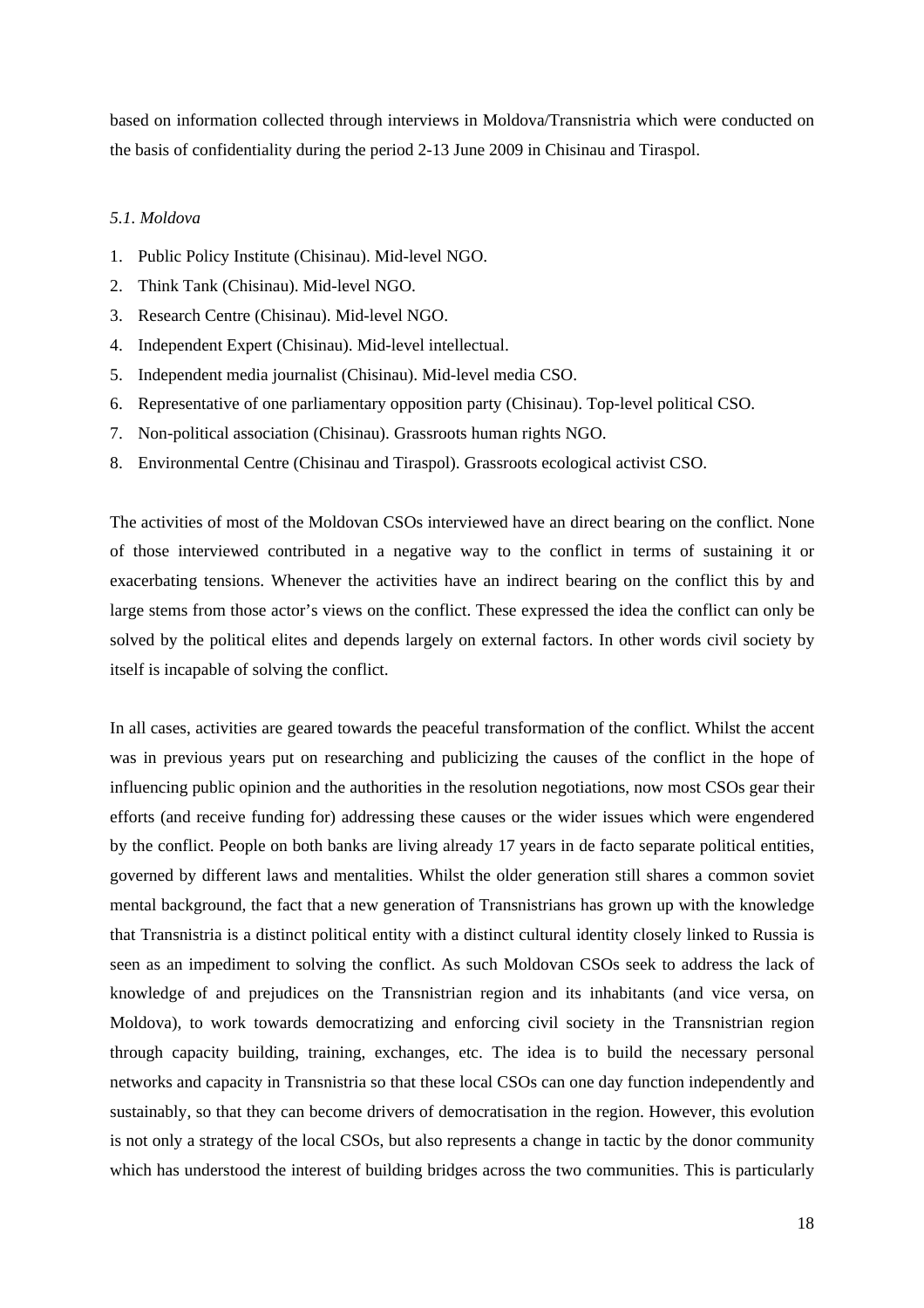easy in Moldova/Transnistria considering that the conflict is not ethnic in nature (but rather geopolitical) and that there is no language barrier.

Two grassroots NGOs have an indirect bearing on the conflict. The environmental Moldovan CSO considers addressing concrete socio-economic issues and ecological issues on both banks of the Nistru river as more effective in bringing the communities together than other types of above-mentioned activities. By using the same methods (capacity-building, resources and information centres, visits and exchanges, trainings) this CSO tries to stress the importance of overcoming the lack of trust and psychological obstacles to cooperation resulting from living 17 years in separate entities where the other is seen as unwilling, incapable, ill-intentioned, etc (as opposed to working on specific issues that can contribute to resolving the conflict). The grassroots human rights NGO has a similar approach but focuses on helping people, especially in Transnistria, with legal assistance and advice on human rights, as well as reinforces the capacity of Transnistrian NGOs to function despite pressure and abuse from the Transnistrian authorities.

Due to their perceived role in Moldovan society (lack of social authority and legitimacy, lack of access to the media, largely ignored by the government authorities and sometimes even the international community) the activities of all the Moldovan CSO are mostly non-adversarial, in that they are rarely able to confront the policy of the Moldovan government on the conflict. One mid-level CSO mentioned the project "Transnistrian Dialogues" whereby participants from both banks joined a series of three seminars to debate about the Transnistrian conflict, the aim being to develop understanding of each other's position and that of the international community, to create a dialogue, to find common ground, to establish links and networks. The participants were CSO representatives, experts, media representatives but also local officials and politicians or working for the respective administrations, but also EU officials, and included as much adversarial and fuelling as non-adversarial and peacekeeping or holding NGOs.

Another Moldovan  $\text{CSO}^{30}$  is in charge of a weekly radio programme on Transnistria, made specifically for the Transnistrian public in order to provide access to an alternative source of information and to allow them to engage in a debate about their daily problems. Yet another mid-level  $CSO<sup>31</sup>$  is organizing a bi-monthly round-table with conflict resolution experts during which the latest developments with regard to the Transnistrian conflict are discussed. A report is produced at the end of each round-table with concrete recommendations for solving the conflict and forwarded to the parties to the conflict and those involved in solving it, as well as the relevant embassies in Moldova and the international community.

 30 Interview in Chisinau, 6 June 2009.

<sup>&</sup>lt;sup>31</sup> Interview in Chisinau, 8 June 2009.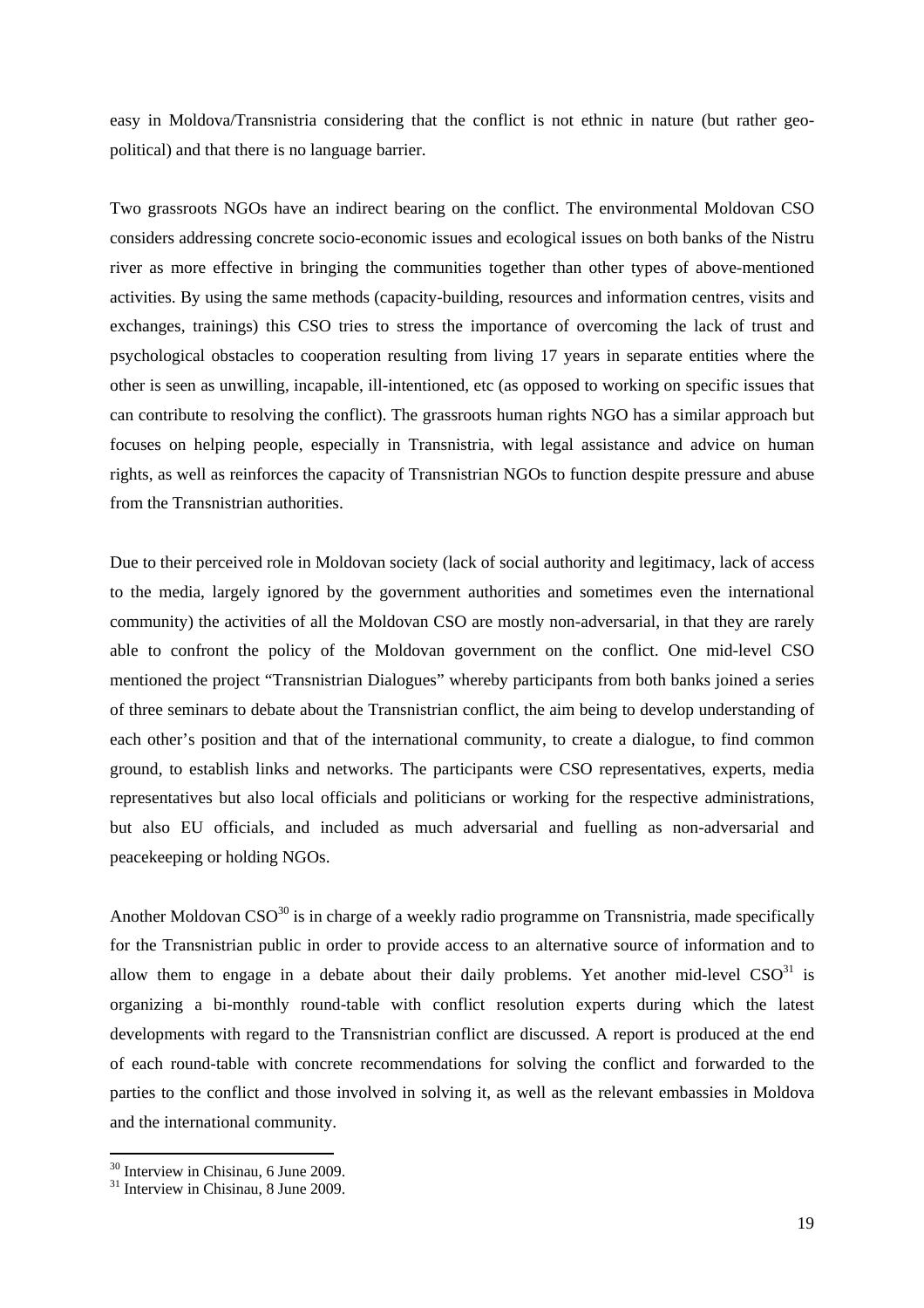As regards adversarial approaches, one  $\text{CSO}^{32}$  declared that the Ministry of Reintegration (responsible for formulating policies related to solving the conflict) did not dispose of its separate budget and it had done little more about resolving the conflict than to provide limited support the schools in Transnistria which fall under the Moldovan jurisdiction during the 2004 school crisis, but not to those outside its jurisdiction.<sup>33</sup> In addition, there were a number of initiatives in the past which have criticized the government's approach to the conflict. For instance, the "3-D strategy" on the democratisation, decriminalisation and demilitarization was successfully promoted in 2004 by a number of Moldovan CSOs (a few of which were also amongst the interviewees). The 3-D strategy was in partly used as a blueprint to draft the Law on the Status of Transnistria region adopted by the Moldovan parliament in June 2005. In other instances, the independent expert and the mid-level NGOs have vehemently criticized the Moldovan government's negotiations with Russia on solving the conflict, outside the internationally agreed format for negotiations (which includes the OSCE, the EU and the US as well) and without a political consensus.

Traditionally, most activities centered on addressing the causes of the conflict and the larger mid-level CSOs still work in this direction. However, increasingly attention is paid to solving the symptoms of the conflict. Addressing socio-economic issues which are directly or indirectly linked to the existence of the conflict, such as poverty, corruption, the low level of education and social services, low wages and pensions, restricted travel, forced migration, etc. are considered in Moldova but especially in Transnistria as more important than finding a political solution to the conflict. This has been observed by local CSOs, particularly the grassroots ones, and more recently by the donor community, which increasingly provide funding in this direction. Socio-economic projects can also be implemented more easily in Transnistria than those with a political orientation, since the Transnistrian authorities view them with less suspicion and even welcome the additional funds.

In view of the above most of the CSO activities had a peace-building impact due to the fact that they sought to provide a link between the Moldovan/Transnistrian society at large and their government as well as the international community, in the field of conflict resolution. In addition, their activities focused overwhelmingly on creating the necessary conditions for solving the conflict as much at the political level as at the social level, i.e. creating the necessary preconditions through establishing contacts, dialogue, changing perceptions and mentalities. One CSO had a holding impact due to its focus on very specific issues which in the short-term neither positively nor negatively affect the

 <sup>32</sup> Interview in Chisinau, 10 June 2009.

<sup>&</sup>lt;sup>33</sup> Schools outside its jurisdiction also include those schools which teach in Romanian/Moldovan, but with a Cyrillic script, as was the case under the Soviet Union, and following a soviet-era curriculum.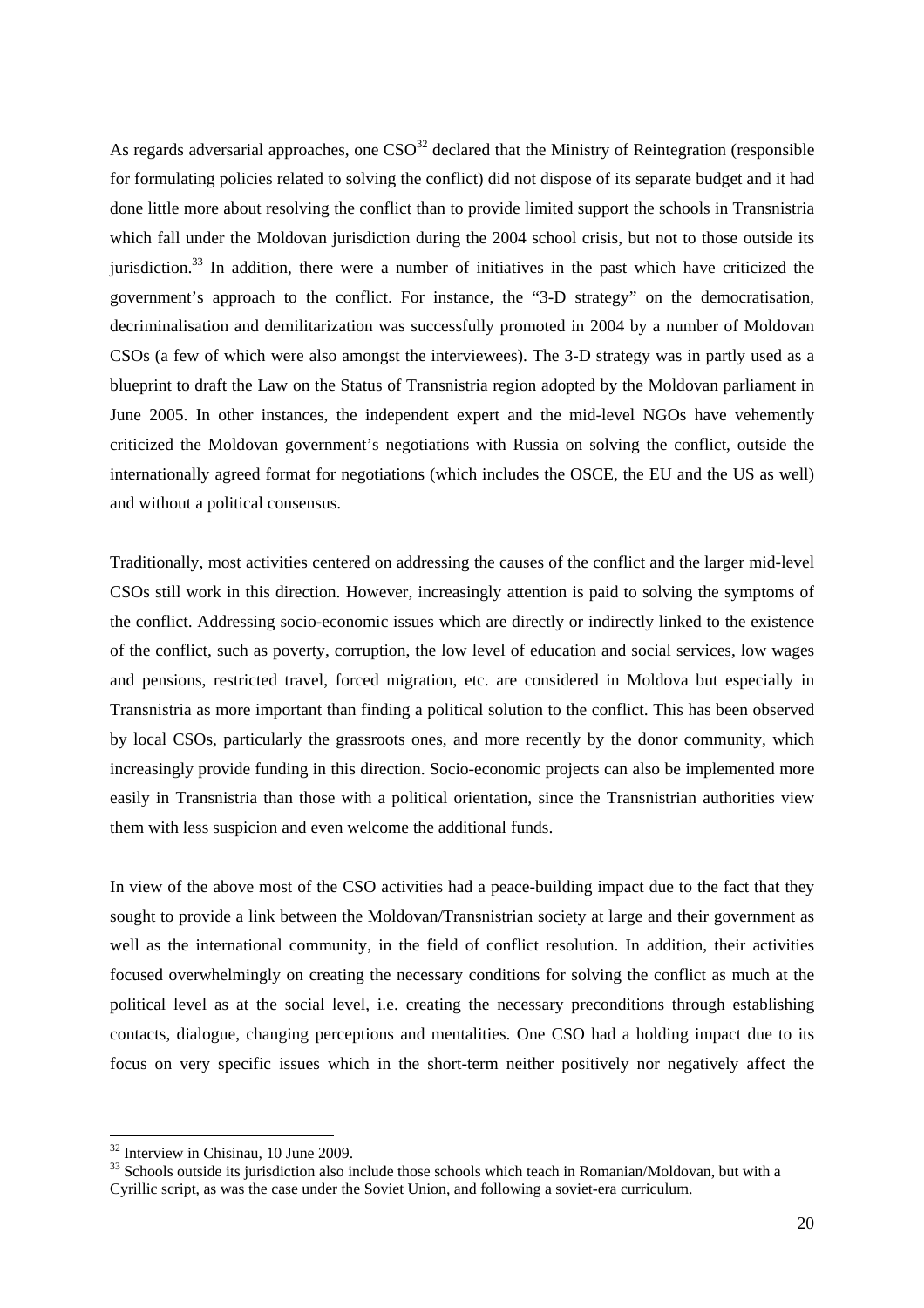conflict. Instead it seeks to make the status quo more viable for the people (i.e. by addressing their socio-economic concerns without addressing also the underlying issues of the conflict).

# *5.2. Transnistria*

- 1. Youth information centre (Tiraspol). Mid-level youth CSO.
- 2. Journalist (Tiraspol). Mid-level local media CSO.
- 3. Think Tank (Tiraspol). Mid-level pro-government CSO.
- 4. Academic Institution (Tiraspol). Mid-level educational CSO.
- 5. Youth association (Tiraspol). Grassroots youth CSO.
- 6. Educational association (Dubasari Transnistria). Grassroots educational CSO.
- 7. Trade Union (Bender Transnistria). Mid-level trade union CSO
- 8. Community-based group (Transnistria). Grassroots, community-based CSO.

The Transnistrian CSOs which were interviewed can broadly be divided in two categories: between those that are part of the Transnistrian political system and those that consider themselves to be a Moldovan CSO. If CSOs have links with or follow the official agenda of the authorities in Tiraspol they can deploy their activities and may even benefit from subsidies. Independent CSOs are struggling to be active officially and often operate below the radar. Their staff is regularly harassed by Transnistria's secret services.

Broadly speaking the activities of the Transnistrian CSOs which were interviewed can be divided between those that have direct bearing and those with an indirect bearing on the conflict. Roughly half of the CSOs stated that independence for Transnistria was the only way out of the conflict. The other half did not care about the modality for resolving the conflict (independence or not for Transnistria) as long as the conflict was resolved and the situation could go back to normal. All CSOs viewed the conflict as a pretext used by the Transnistrian regime for remaining authoritarian and refusing democratisation and for blaming all ills on Moldova and the West. Civil society was seen as vulnerable and resourceless and as very dependent on support from Moldovan NGOs. Lack of knowledge on the EU, lack of knowledge of funding opportunities and lack of access to the media were perceived as important obstacles towards the development of these CSOs. Only in recent years are Transnistrian CSOs directly funded by external donors and not through Moldovan NGOs.

One CSO<sup>34</sup> expressed the view that Transnistrian society does not really know what NGOs are about and that those CSOs which deal with socio-economic issues are the real NGOs, those CSOs which deal with political issues are experts (usually suspected of collaborating with the Transnistrian

 <sup>34</sup> Interview in Chisinau, 10 June 2009.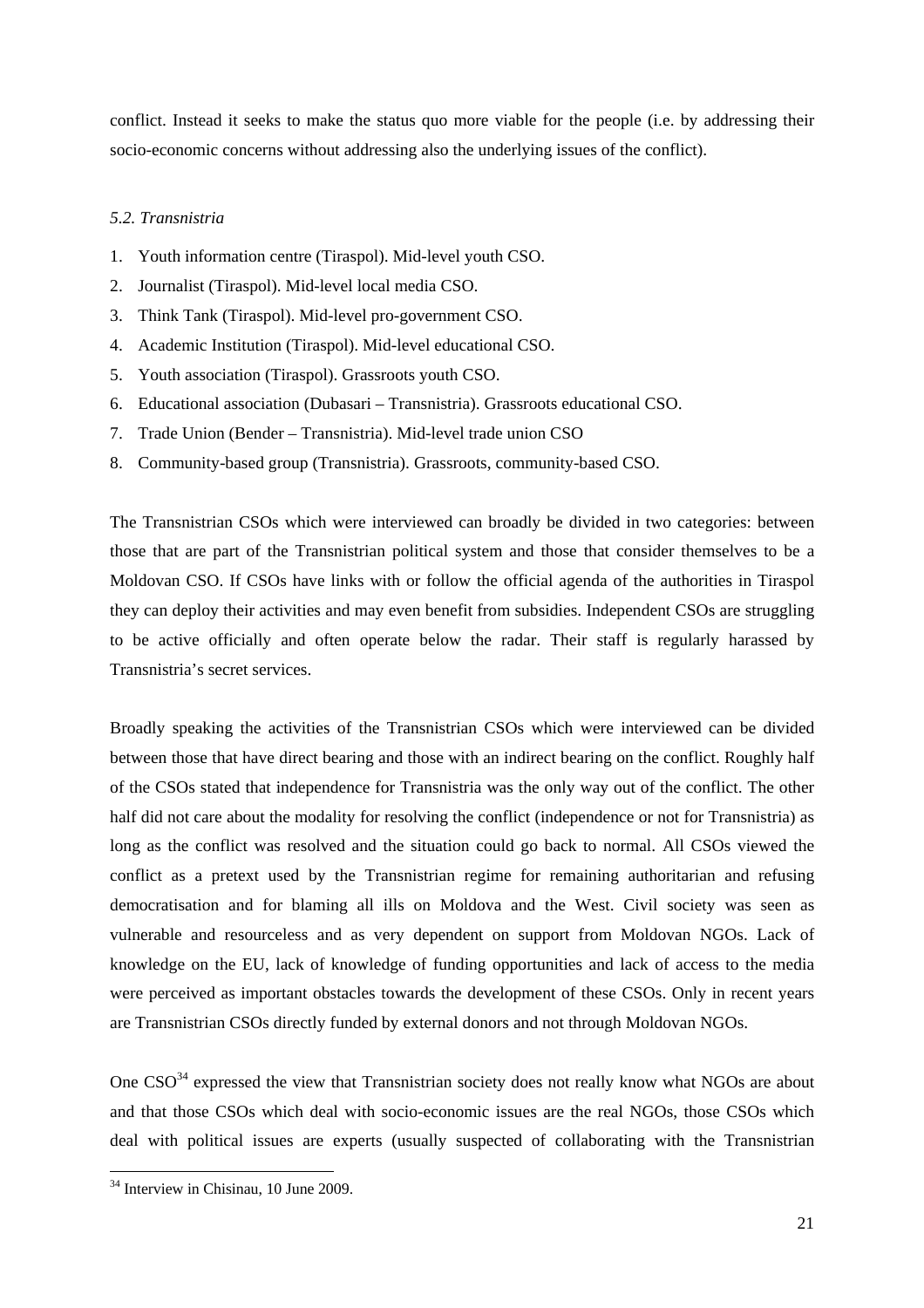authorities). A number of CSOs even considered it to be beneficial to seek the cooperation of local villages or town authorities when implementing the project, which would ensure its success. In general, CSOs considered the fact of co-opting the authorities as a way to socialize them and to alleviate fears that projects funded with foreign money were only meant to destabilize Transnistria. EU funds are particularly welcome, although complaints were raised several times that the EU has been slow in disbursing funds. The Moldovan authorities would in some case be considered as a potential partner, but were criticized harshly for their lack of interest or understanding for the difficult conditions in which the CSOs operate in Transnistria.

In such conditions only in a limited number of cases are the activities geared towards the peaceful resolution of the conflict. Two CSOs in particular (1 and 5 of the list above) had worked on projects which implied establishing contacts and dialogue (or 'building bridges') between both banks, particularly between NGOs and the expert community or youths. These activities are also meant to change the perceptions of one another and to create opportunities for cooperation. More efforts were geared towards alleviating the symptoms generated by the conflict, such as the abuse of human rights, access to information, or even the development of civil society in Transnistria which is stunted in comparison to Moldova due to the authoritarian nature of the regime. These activities involve a lot of trainings, seminars, exchanges, legal advice which is in particular carried out in cooperation with CSOs on the right bank. The activities of those CSOs active in such fields are meant to improve the conditions of the people living in Transnistria and may thereby have a holding effect in the short term. However, if through their actions, the living conditions in Transnistria improve and its society becomes more democratic, Transnistria's political elite may become more sensitive to social pressure for resolving the conflict. Thereby, their activities may have a peace-building effect in the long-term. One youth NGO which is well-established and has cooperated on EU-funded projects, claimed that it tried to become an umbrella organization, but did not succeed, and instead started focusing on more concrete projects in the social field. It was until recently part of a major peace-building project together with foreign and right bank (Moldovan) NGOs. To their regret, this peace-building project which lasted three years produced no visible results and its overall impact remained unclear.<sup>35</sup>

In the academic field on the other hand, there is an interesting EU project involving academic institutions from Transnistria in partnership with similar institutions from Romania, Russia and Ukraine which includes seminars and exchanges. It has no direct bearing on conflict transformation, but seeks to pull Transnistria out of academic isolation.<sup>36</sup> In addition, round-tables are organized with EU officials and lecturers from EU countries are periodically invited for guest lectures. All these activities have a positive impact on Transnistrian students (who will form tomorrow's political and

 <sup>35</sup> Interview in Tiraspol, 9 June 2009.

<sup>&</sup>lt;sup>36</sup> Interview in Tiraspol, 9 June 2009.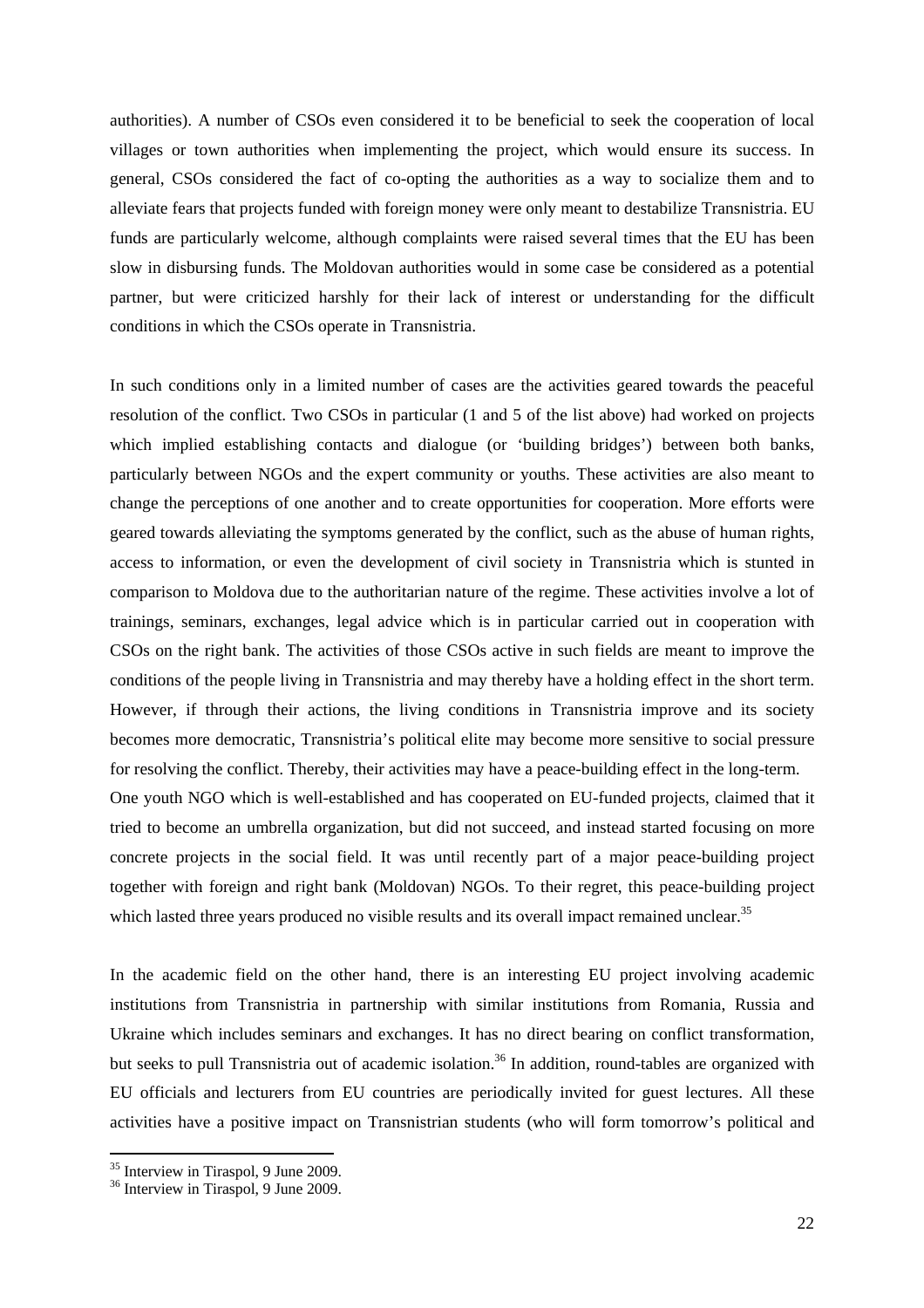economic elite in Transnistria) and their professors by exposing them to new ideas and changing their mentalities.

However, most NGOs which are part of the system and which seek ways to justify the status quo or to work towards a separate Transnistrian state can be considered as having a holding approach. They do not have a fuelling approach because they do not seek to exacerbate any ethnic or political tensions. On the contrary, these CSOs are ready to engage in dialogue with their counterparts on the right bank and to collaborate on projects and issues which have an impact on the resolution of the conflict.

#### **6. The EU's engagement will civil society: testing three hypotheses**

The interviews with CSOs in Moldova/Transnistria provide most of the data to test the three hypotheses (the liberal peace paradigm, the leftist and the realist critique). Documents and secondary literature also provide useful additional data which inform the discussion about the validity of the three hypotheses on the EU's engagement with Moldovan/Transnistrian civil society with regard to conflict transformation.

#### *6.1. Hypothesis 1: The liberal peace paradigm*

The EU has contributed and is contributing to conflict transformation by strengthening the structure of local civil society to the extent that it reinforces the interconnectedness between mid-level CSOs and top-level actors. This has been visible in various ways. Firstly, Moldovan CSOs have been monitoring the implementation of the EU-Moldova Action Plan (including on the Transnistria issue). This has provided valuable feedback on the reform efforts of the Moldovan government to EU officials and provoked domestic debates on the issue in Moldova. Moldovan CSOs have also become involved in the early stages of drafting new legislation on anti-corruption or strengthening the independence of the judiciary. Ensuring that Moldova remains committed to democratization allows CSOs to freely organise, voice their concerns and provide legislative input or recommendations to the Moldovan authorities (including on the conflict). Accepting the role of 'watchdogs' or 'whistle-blowers' of the implementation of the Action Plan, in part bestowed on them by the EU, also means that Moldovan CSOs are raising their profile with regard to the Moldovan authorities, which begin to take them more seriously. In general, this also contributes to making them more credible and more legitimate in the eyes of the public.

It is less clear, however, whether there has been a growing interconnectedness between mid-level and grassroots actors. On the contrary, the mid-level CSOs are often considered by grassroots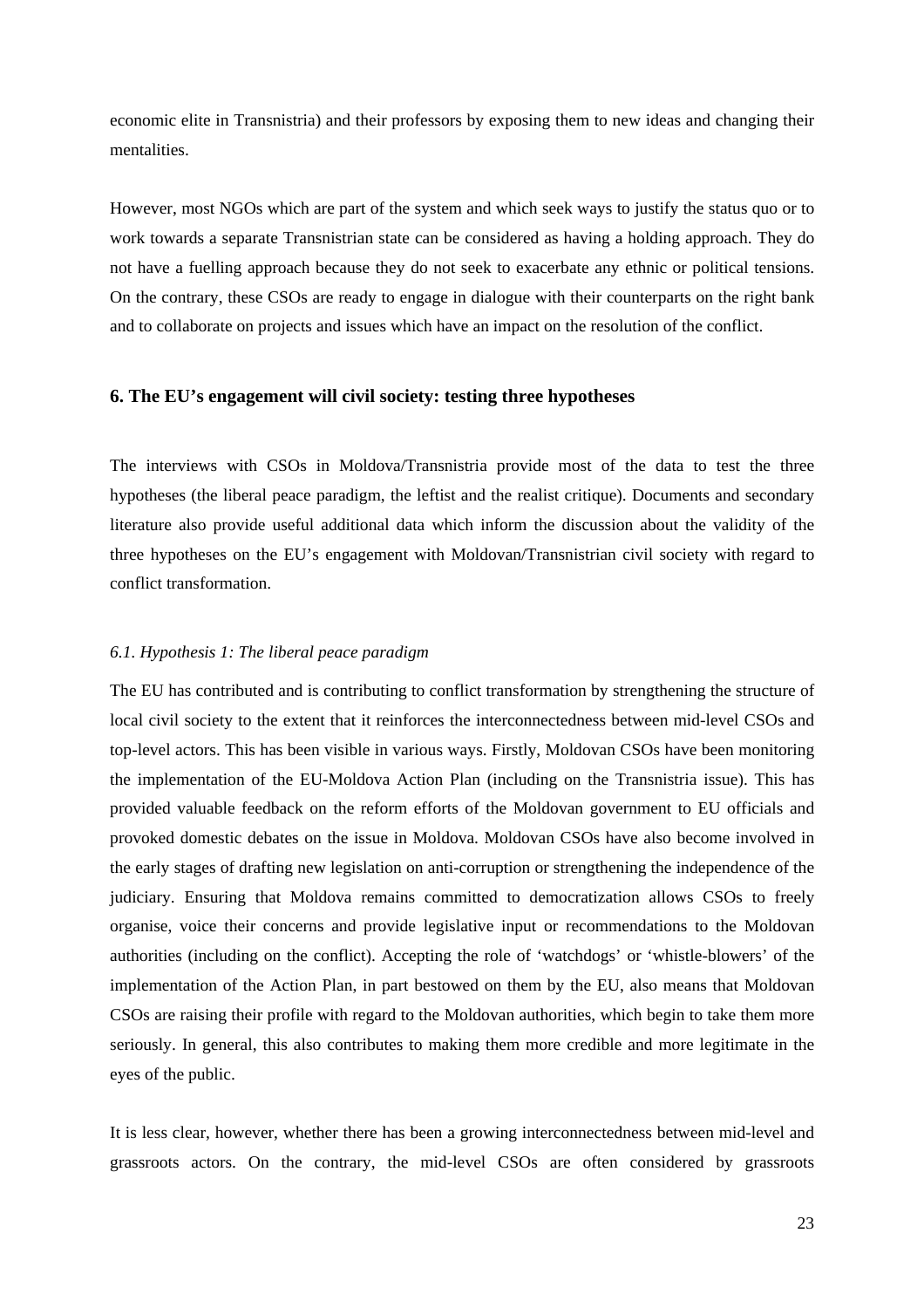organisations as elitist centres, with unclear agendas and cut-off from the worries of the common man. Whilst the EU remains very popular in Moldova, grassroots CSOs tend to consider that EU funds do not trickle down to them and that the handful of mid-level CSO (who possess the administrative capacity to attract and implement EU-funded projects or who are established enough to interact with EU officials) have in fact become too interconnected with the top-level, exemplified by the arguably not so vigorous criticism of the government's failures and abuses. At the same time there is a lack of transparency with regard to funding (are the funds coming from the EU or from other donors?) which is linked with issues of unclear agendas of mid-level CSOs. This also renders their closer interconnectedness with grassroots organizations less likely.

The EU is in principle seeking to enhance the agency of peace-building CSOs through the provision of funds for projects which allow CSOs to come forward with new initiatives and recommendations on how to solve the Transnistrian conflict. At the same time, the EU has already 'taken sides' in the conflict, by upholding the territorial integrity and sovereignty of Moldova. Hence it specifically enhances the agency of those peace-building CSOs which share a similar view on how to solve the conflict. By predominantly funding and cooperating with Moldovan/Transnistrian CSOs which also favour a negotiated one-state solution to the conflict, the EU may soon lose the fairly positive image<sup>37</sup> it still enjoys amongst the pro-independence Transnistrian CSOs (usually engaged in fuelling or holding activities).

The EU does not promote the agency of CSOs which call for a radical solution out of the conflict (such as outright, non-negotiable independence for Transnistria or on the opposite side of the spectrum, a reunification of Moldova through diplomatic, economic or military strong-arming) and which thereby have a fuelling impacts. This is confirmed by the data collected from interviews, in the sense that CSOs with a fuelling impact are not involved as implementing-partners in projects, but their representatives on the other hand are invited as participants in various seminars and conferences in an attempt to confront them with different views on solving the conflict and provoke them to a debate. Several years ago (in 2004) a number of Moldovan NGOs for instance promoted the "3-D Strategy"

which should help solve the conflict (through the demilitarization, decriminalization and democratization of Transnistria). The strategy was promoted both in Brussels and in Chisinau and certain elements were later taken over by the Moldovan authorities as part of their negotiation strategy with Transnistria (i.e. demilitarization of both sides) and even incorporated in a law on the Legal status of Transnistria (adopted in 2005). EU officials have also increased the visibility and impact of peacebuilding CSOs by being present at their conferences and seminars and participating in the domestic debates on solving the Transnistrian conflict together with the CSOs, the Moldovan authorities, the

 $37$  This was confirmed in a number of interviews with Transnistrian CSOs which openly favoured an independent Transnistria, without necessarily engaging in fuelling activities.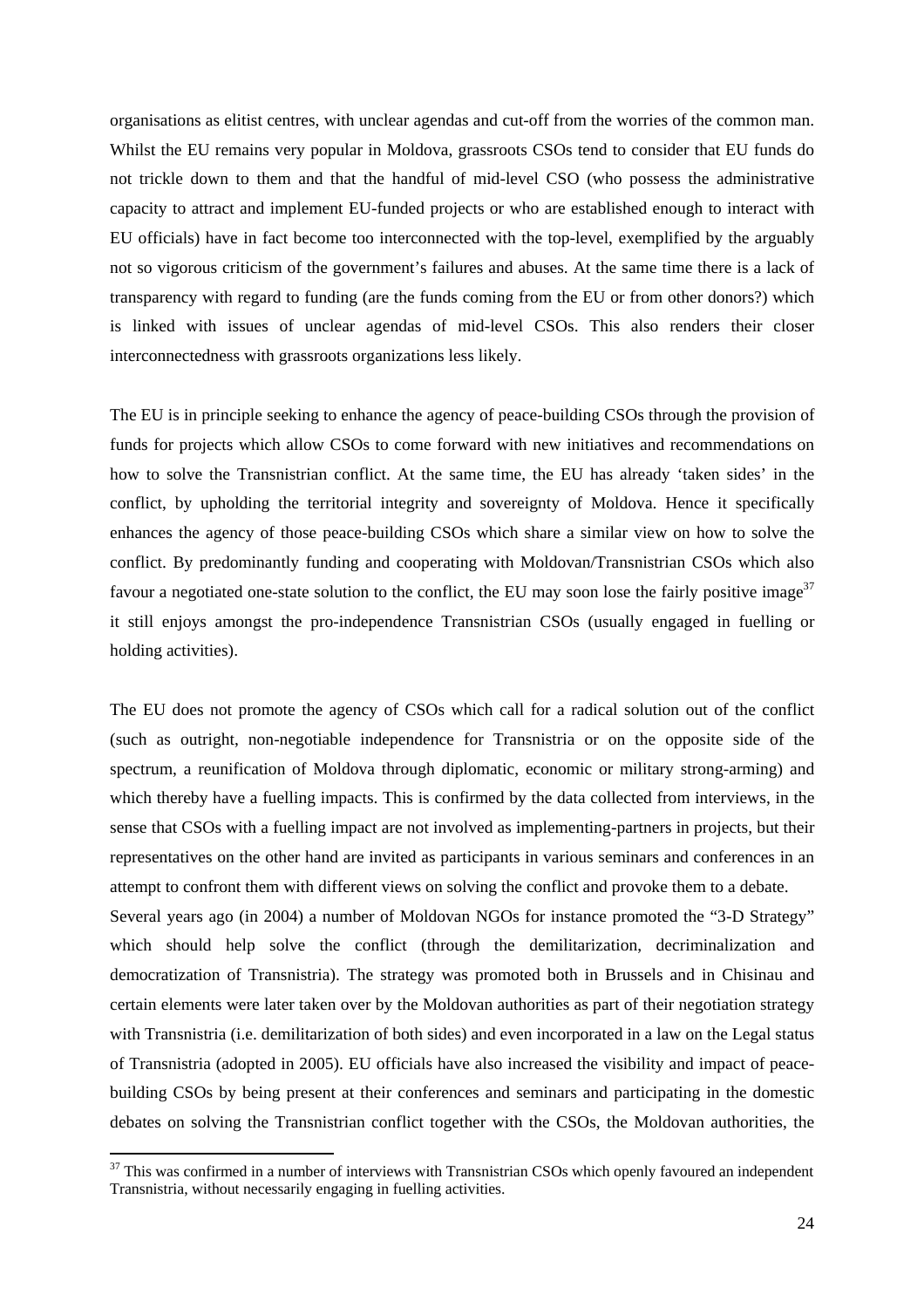public and the press. Such participation has been hugely facilitated by the appointment of an EU Special Representative for Moldova and by the opening of an EC Delegation in Chisinau.

From the textual analysis of secondary literature and data collected from the interviews it emerges that the EU attains the minimum threshold objective of doing no harm. The EU has so far been careful not to reinforce the status quo through the use of its 'soft power' tools and through its interactions with Moldovan/Transnistrian CSOs. However, the EU is planning a number of civil society projects in Transnistria in non-political fields (education, health, environment and later also economic and traderelated) which seek to address the socio-economic hardships of the population of the left bank. Making the situation more viable for Transnistrians in this de facto independent region, without also simultaneously applying pressure on the Transnistrian authorities to find a negotiated solution to the conflict within the 5+2 international negotiating format, may eventually backfire as this would only serve to strengthen the status quo. In this sense, CSOs with a peace-building agenda which cooperate on such projects may turn out to have a holding impact with regard to the conflict. At this stage, therefore, it comes as no surprise that the Transnistrian authorities welcome the EU funds which may help to keep some of the social pressure off the regime in these dire economic times.

It is the EU's aim to strengthen the capacity, visibility and impact of CSOs with a peace-building agenda and the EU does so in principle by increasing these agents' legitimacy vis-à-vis the other actors involved in conflict transformation. Considering that the EU's deeper engagement with civil society is fairly recent (only in the last three to four years) and that it is generally considered as a benign or positive actor by civil society on both banks of the Nistru, means that the side-effects of being co-opted by the EU are also benign. At the same time it remains unclear whether the EU actually reaches the maximum threshold objective: through EU-funded projects fuelling CSO are engaging into a dialogue with peace-building ones, but so far data from the interviews suggests that this has not yet resulted in a change of approach towards the conflict by the fuelling CSOs and that this is not the best way to do it.<sup>38</sup> The interviewees consider this to be the limit of what peace-building CSOs can achieve with EU funds, claiming that a change in attitude may only be possible if such a change also occurs at the political level in Russia and Transnistria, considering that most of the fuelling CSO are controlled by either Moscow or Tiraspol.39 Nevertheless, the hypothesis put forward by the liberal paradigm is by and large supported by the evidence from the interviews and from secondary literature.

 38 Interviews in Chisinau, 4 June 2009.

<sup>&</sup>lt;sup>39</sup> Interviews in Chisinau, 4 and 8 June 2009.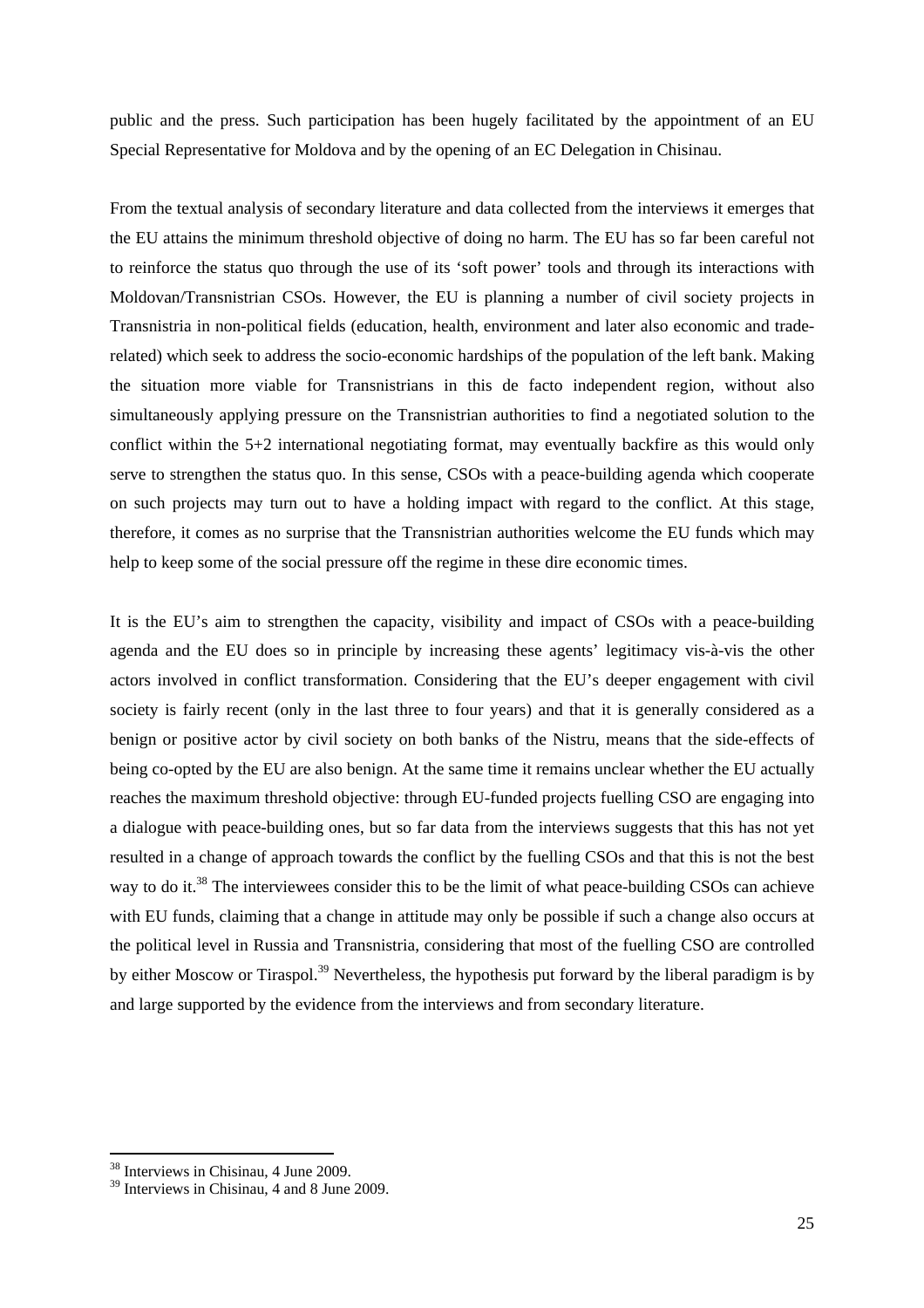## *6.2. Hypothesis 2: The Leftist Critique*

The EU's involvement may in principle inadvertently be (but should not be) detrimental to conflict transformation as hypothesized by the leftist critique. The EU's involvement in general with regard to the Transnistrian conflict (i.e. not only the EU's engagement with Moldovan/Transnistrian CSOs, but the deployment of its 'soft power' tools and on-the-ground presence, notably through the EUBAM) stems from a wish to bring stability and security to its eastern flank as enshrined it the ENP's conceptual documents and in the European Security Strategy (adopted in 2003). In this sense, the EU seeks to change the present status quo and hopes that it may unblock the deadlock in conflict settlement negotiations. Further, as mentioned before, the EU departs from the premise that any solution to the conflict should respect Moldova's territorial integrity and sovereignty. Hence, it results that the EU will likely support (or initiate) projects in Moldova which uphold these two principles: 1) more security and stability in the eastern neighbourhood (i.e. change the status quo), and 2) respect for Moldova's territorial integrity (i.e. reject a two-state solution). To this end the EU will engage with CSOs whose activities are mindful of these two principles, thereby in theory excluding interaction with CSOs engaged in fuelling or holding activities.

CSOs with fuelling activities work towards an outcome to the conflict which will make the EU's eastern flank less secure and more unstable and which violate Moldova's territorial integrity. CSOs with holding activities may seek to maintain or even reinforce the status quo and thereby maintain (if not increase) the current level of instability and insecurity, whilst in principle respecting Moldova's territorial integrity. With regard to such CSOs, the EU does not use their services (although in some case holding CSOs may receive EU funding) in order to transform the conflict, but instead tries to stimulate their participation in trainings, seminars, round-tables, exchanges, visits, which are funded by the EU and implemented by peace-building CSOs, with the aim to change their perception of the EU, its policies and their take on solve the conflict.

As regards a possible discrediting of CSOs as a result of excessive cooperation with the EU, this seems hardly conceivable in a country where around 70% of the population and all the mainstream political parties are in favour of Moldova's European integration. Usually, the contrary occurs, i.e. the fact that these CSOs receive EU funds serves to solidify and legitimise their position in the eyes of the wider public and even with regard to the Moldovan authorities. The picture is different in Transnistria, where apart from the government-controlled CSOs any other organisations are treated with suspicion, in particular if their activities are funded by foreign donors. However, the EU is viewed as relatively benign in comparison to other donors, such as for instance any US foundations, provided that funding is limited to the socio-economic sphere.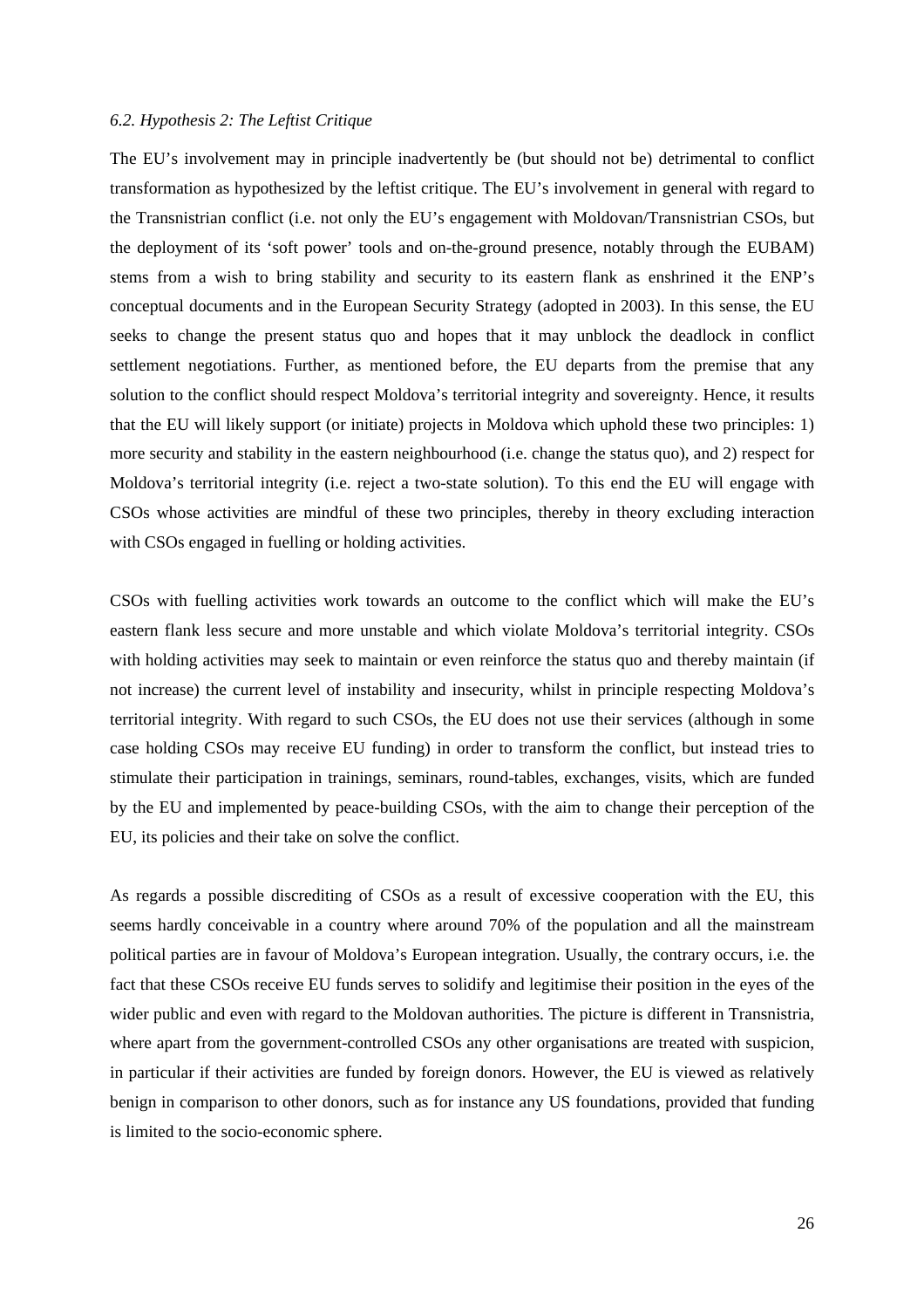Grassroots CSOs do on occasion complain that EU funds are monopolised by the well-established mid-level peace-building CSOs, but one also has to consider the type of projects that are being implemented with regard to the resolving conflict. These consist either in research and advocacy activities, or involve training of and round-tables with officials, journalists, other CSOs etc. These activities are best handled by these mid-level CSOs rather than by theme-based grassroots CSOs. In fact, additional EU funds are being made available in order to address specific socio-economic issues which grassroots CSOs work on and which can also have a beneficial impact on resolving the conflict, such as better access to information, impartial media sources, a better education, etc.

Whilst there is a wide social and political consensus with regard to Moldova's European integration efforts, the official EU take on the resolution of the conflict is not always met with unanimity in Moldova and certainly very rarely in Transnistria. The Moldovan government may find the EU's positions supportive in its own efforts to resolve the conflict, but many social organizations adopt a more critical approach, considering the EU's efforts too weak. In Transnistria, the EU's actions with regard to the conflict are often considered by the authorities as hostile and as a means to destabilise the regime. Amongst the Transnistrian CSOs usually a more neutral approach prevails.

Many Moldovan/Transnistrian CSOs depend to a large extent on the injection of EU money or on Western donors proposing projects with a peace-building impact and hence these CSOs may have a financial interest to implement such projects. This is particular the case in Transnistria where the dependence on external funding is even more acute. However, it is not clear that this may limit their credibility and hence affect the project's impact. Surely, their message may not resonate well with the Transnistrian authorities, but may do so with the wider population which on the whole has a neutral to positive view of the EU.40

Mid-level independent CSOs in Moldova/Transnistria consider that they can be truly independent only if they espouse European values and if they adopt a pro-European agenda. Therefore, whilst EU funds are vital, they have a genuine desire to be co-opted in the EU's in conflict resolution efforts, in particular because they can contribute with their knowledge of the situation on the ground and with their social networks and contacts. If anything, the more the EU co-opts such CSOs the more legitimate the EU's actions with regard to conflict resolution are likely to become in both Moldova and Transnistria. Therefore, the scenario hypothesised by the leftist critique seems inappropriate in Moldova's case.

 $40$  This stems from a lack of knowledge of the EU, which is seen as a rather toothless and amorphous entity, without a clear political authority, but with lots of money to spare. Essentially, such views rest on the image which is spread by the Russian media. At this stage, such a limited image of the EU works in the EU's favour with regard to engaging with Transnistrian CSOs and with regard to the impact of EU-funded projects within Transnsitrian society.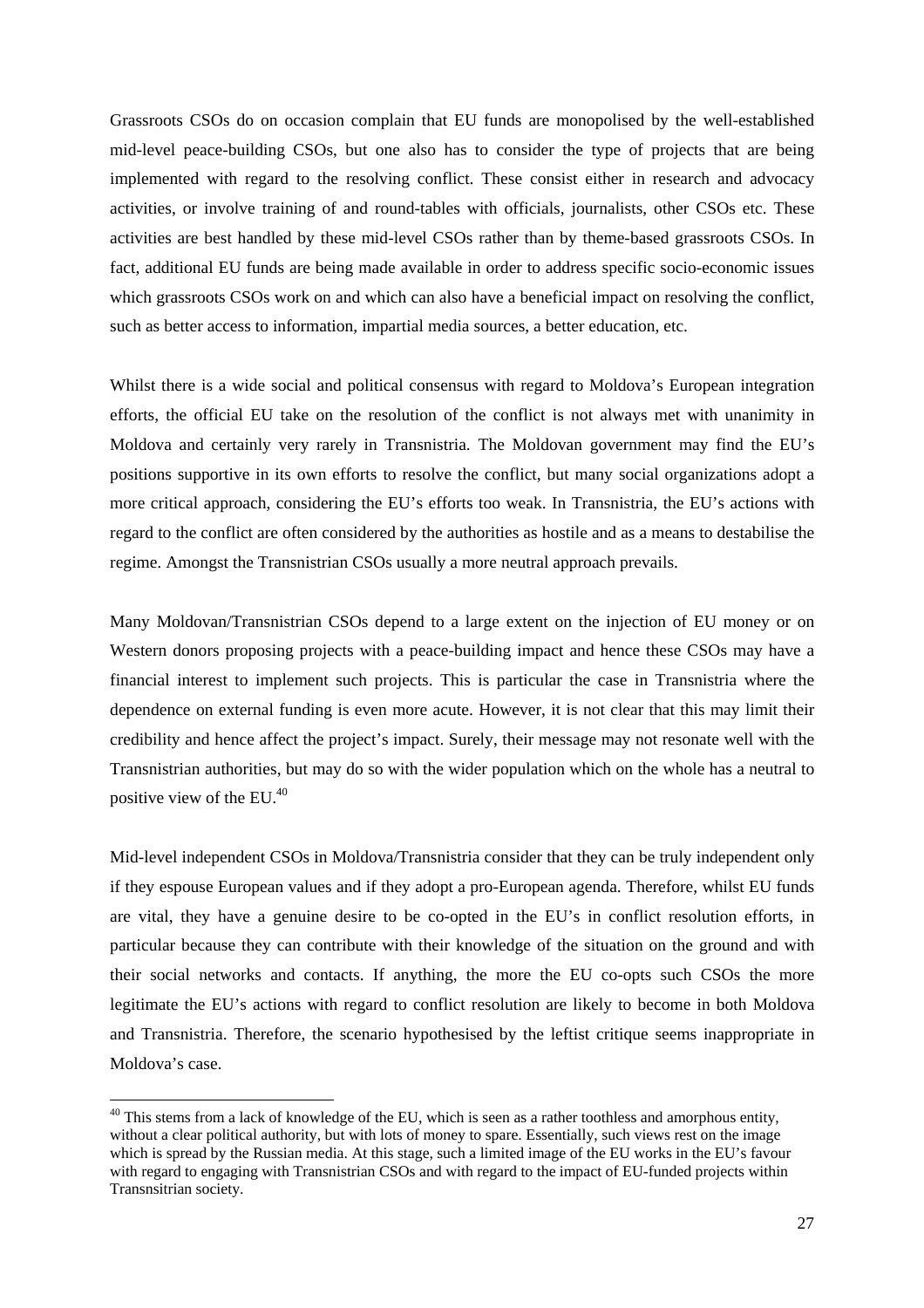#### *6.3. Hypothesis 3: The Realist Critique*

At first sight the realist critique represents a relevant hypothesis in the case of Moldova. Moldova is a country whose polity and society are still in transition, from a totalitarian to a democratic system of governance. As described above, Moldova continues to make progress with regard to its process of democratization and the EU contributes to this process through the tools provided for by its ENP. The Action Plan in particular is an important tool which 'pressurises' the Moldovan government to maintain the pace of reforms, with regard to setting up democratic institutions, ensuring the rule of law, the freedom of expression etc. As such, the Moldovan state allows for the existence of an active (though not vibrant) civil society. The EU can therefore engage with civil society and does not only have to rely on its relations with the official authorities. The EU can effectively deploy a dual strategy in terms of conflict transformation, by on the one hand engaging with the Moldovan authorities, and on the other hand by engaging with Moldovan civil society. To the extent that the first strategy can be effective, which is the case to some degree when the Moldovan authorities cooperate with the EU on solving the conflict, this will provide the second strategy (i.e. engaging with civil society) with a better opportunity to become effective as well.

In Transnistria, however, the picture is very different. Whilst the EU officials (such as the EU Special Representative for Moldova) have established unofficial contacts and links with the authorities and a number of moderate politicians in Transnistria, the EU's policy is one of non-engagement with the separatist regime, lest it be considered by the actors involved in solving the conflict as a sign of official EU recognition.41 The Transnistrian authorities view the EU's conflict resolution efforts as detrimental to their interests and are therefore reluctant to either cooperate with the EU on solving the conflict or to allow for a greater involvement of independent civil society in political matters. As a result, the EU has been considering engaging directly with the Transnistrian civil society for some time. The series of projects which the EU has foreseen for Transnistria, which will be implemented by local CSOs is a step in this direction. However, once more it should be stressed that these projects will be carried out in the socio-economic field and not in politically sensitive areas. In addition, there are some drawbacks to this strategy as mentioned above (i.e. lack of an organised independent civil society, lack of credible interlocutors, lack of CSO's with a capacity to implement projects, pressure from the Transnistrian authorities, etc.), which may affect the effectiveness and the overall impact of such projects. A way around this, which is envisaged by Transnistrian CSOs is to involve local village and town council officials in those projects.<sup>42</sup> This would amount to having the Transnistrian authorities on board in an indirect way. That is because local government is tightly controlled by

<sup>&</sup>lt;sup>41</sup> The EU Special Representative for Moldova is currently considered *persona non grata* in Transnistria, but is allowed on a case by case basis to join meetings or seminars that are held in Transnistria. 42 Interviews in Chisinau with Transnistrian CSOs, 10 June 2009.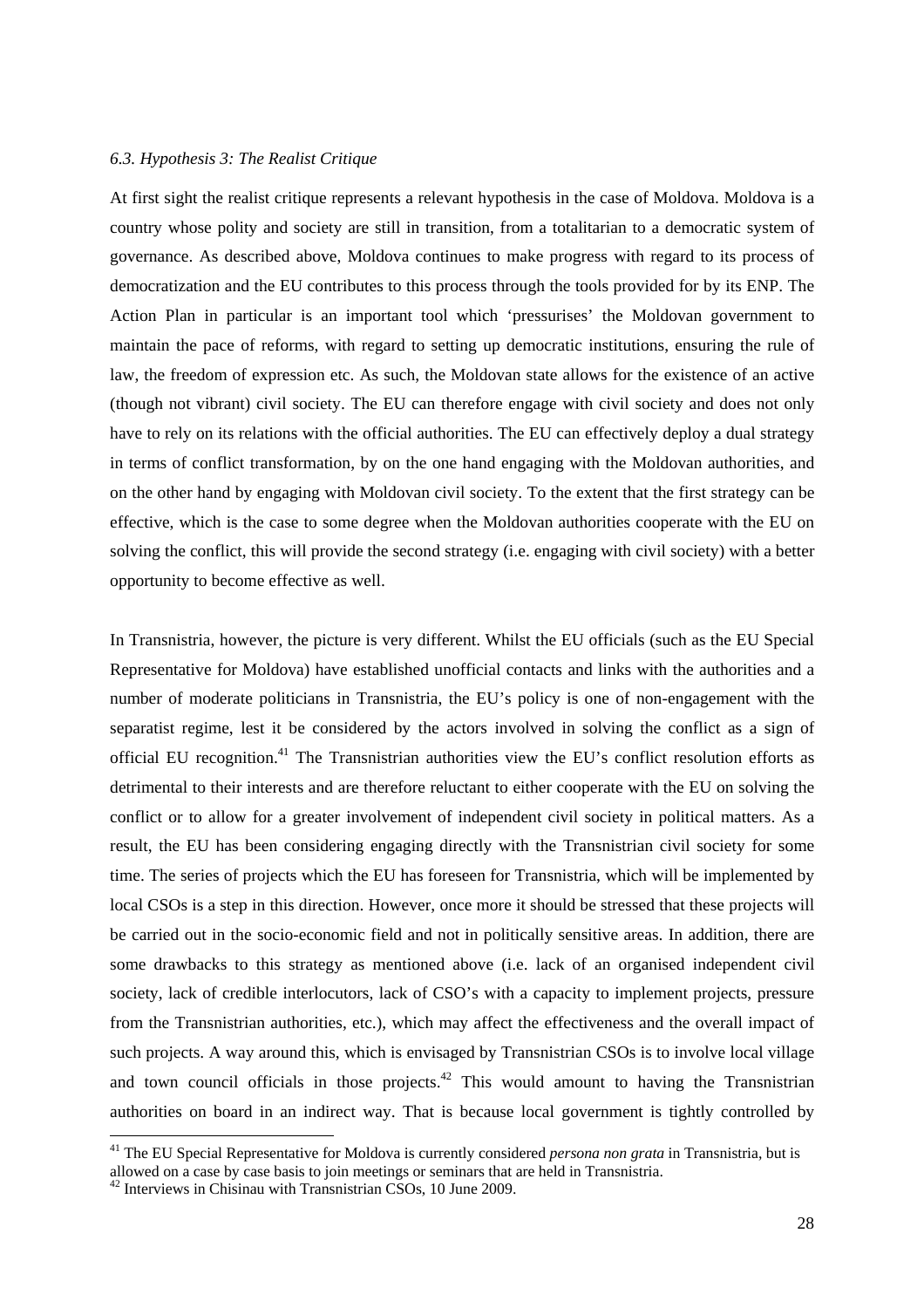Tiraspol due to the very centralised nature of the regime. However, such a scenario still remains largely untested.

The EU's main strategy for the moment with regard to changing the status quo and provoking the Transnistrian authorities into changing their attitude consists in providing benefits to Moldova which could render it more attractive to Transnistrians, and in putting in place incentives to change the status quo (for instance in the form of the EUBAM which the Transnistrians accused of amounting to an economic blockade). With time, people and businesses in Transnistria may put pressure on the Transnistrian authorities to modify their stance with regard to the conflict an seek a reintegration with Moldova (a one-state solution to the conflict).

The realist critique applies only partially to Moldova/Transnistria, in that whilst all actors recognise that a solution requires above all a political consensus by the elites of all parties involved in the conflict, the EU's engagement with civil society in Moldova but also increasingly in Moldova can provide new opportunities transform the conflict, by increasing the cost for the Transnistrian authorities in maintaining the status quo.

# **Conclusion**

In the last section of the paper, the EU's engagement with civil society in Moldova and Transnistria has been tested against three hypotheses: the liberal peace paradigm, the leftist critique and the realist critique. Overall, the data gathered from interviews and secondary literature tends to validate the liberal hypothesis, to partially validate the realist critique, whilst the leftist critique remains largely inappropriate for understanding the EU's involvement in conflict transformation through Moldovan and Transnistrian civil society. This can best be explained through the existence of a number of elements which allow the EU to co-opt particularly the mid-level CSOs on conflict transformation efforts, without so far reinforcing the status quo.

First, the EU's clear agenda with regard to Moldova's conflict allows it to identify and co-opt those CSOs whose peace-building activities conform to the EU's views on the conflict. Compared to other conflicts around the EU's neighbourhood, the EU is much more involved politically in mediation and conflict resolution efforts as a single entity and the EU has a clear view of the type of resolution which is desired. This is less the case in Georgia (where the 2008 August war with Russia left EU countries divided on the issue) or in Nagorno-Karabakh where the EU's involvement is left to a handful of EU member states. A similar situation exists in Western Sahara whereas in the Israel-Palestine case the EU does not dispose of the same political leverage as it has with regard to Moldova/Transnistria. In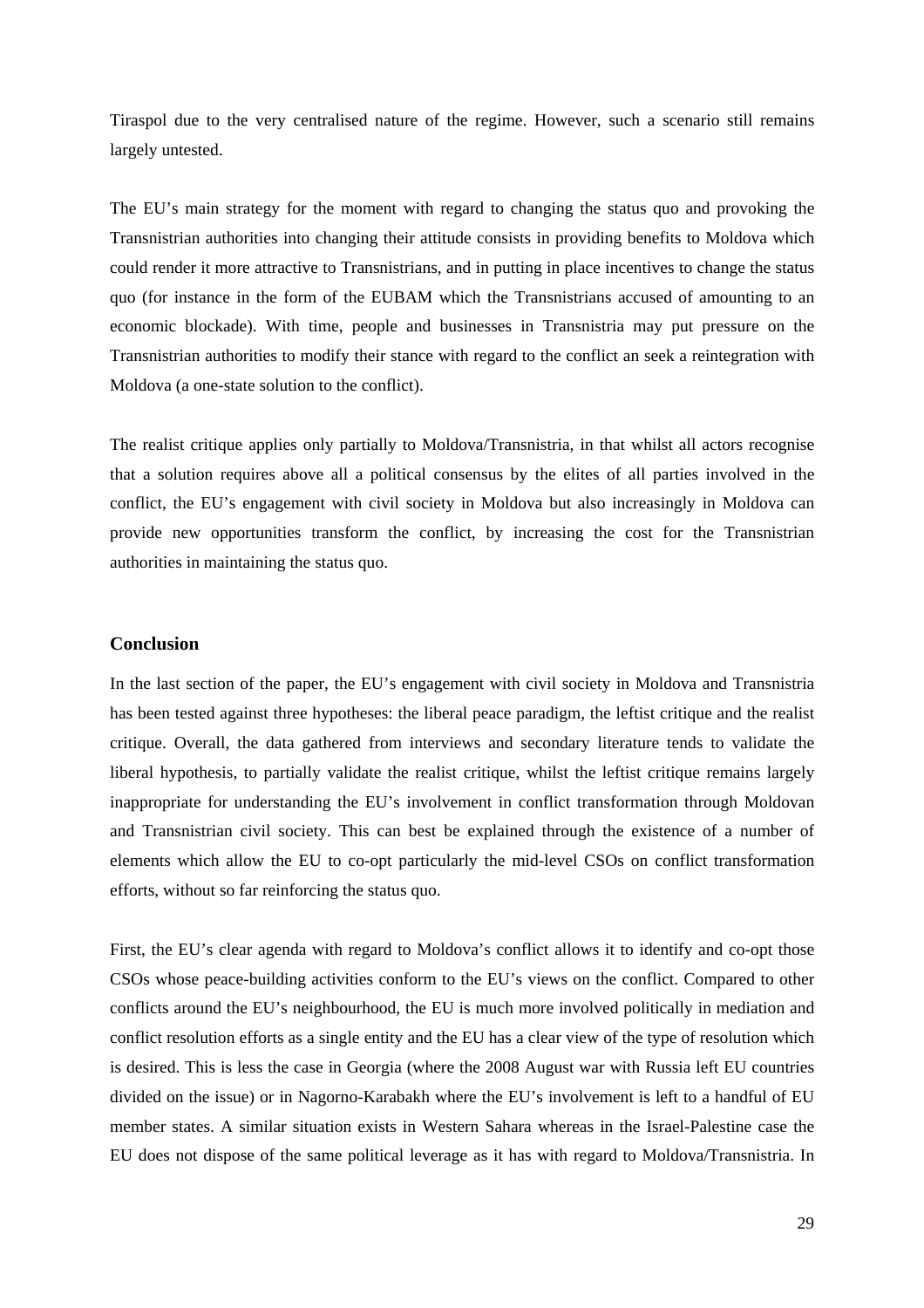particular, the EU's policies towards Moldova and its 'soft power' tools are designed in such a way that they seek to 'unlock' the status quo of the conflict.

Second, Moldova's reasonably good track-record of implementing its EU Action Plan opens up the public space for CSOs to operate and to cooperate on EU projects. At the same time, the EU favours cooperation with well-established CSOs that have the capacity to run EU-funded projects, to the detriment of grass-roots organization. Currently, this is not necessarily such a bad thing considering that grass-roots organizations tend to engage more often than not in holding activities. However, holding CSOs in Transnistria may play a key role if they are used strategically by the EU, as many of them have the potential to become peace-building CSOs if they are increasingly exposed to cooperation with the EU and CSOs from the other side of the Nistru. If marginalized, they may have a fuelling impact. Hence, the leftist critique should perhaps inform the EU's actions more in this regard, due to the fact that a CSO's agenda and impact (even of a holding nature) may evolve over time, i.e. it needn't be fixed. Such a change is less likely to happen in CSOs with a fuelling agenda, which are currently not considered as project partners by the EU.

A third element consists of the fairly positive image that the EU enjoys among the population in Moldova and to a lesser extent in Transnistria. This means that EU projects can more readily be implemented (including in Transnistria) and that trust is built more rapidly between the EU and CSOs or the EU and the respective authorities. Naturally, the level of cooperation and trust is far greater on the right bank than it is on the left bank, but the current economic downturn facilitates the EU's access to Transnistria, where authorities are welcoming extra funds in order to alleviate social pressures. This third element greatly facilitates the EU's engagement with civil society – as an alternative to the authorities – in solving the conflict. In addition, co-opting civil society does not have harmful sideeffects in terms of loss of credibility or legitimacy in view of the neutral to positive image of the EU with Moldovan and Transnistrian society. Hence, the realist and leftist critiques do not apply in this regard.

Fourthly, the realist critique gains in relevance, however, owing to the fact that many local CSOs on both banks consider that EU-funded projects alone can not transform the conflict and that first and foremost political authorities need to operate the change in the status quo. Hence, the EU's involvement with local CSOs may have a limited impact if the EU does not relentlessly also pursue the diplomatic path for resolving the conflict. Similarly, the fact that Transnistrian CSOs consider a partnership with local (village or city) authorities as an almost necessary precondition for the success of a project also points to the fact that the realist critique remains relevant in the case of Transnistria because ultimately it means that the EU cannot effectively engage with local Transnistrian CSOs independently.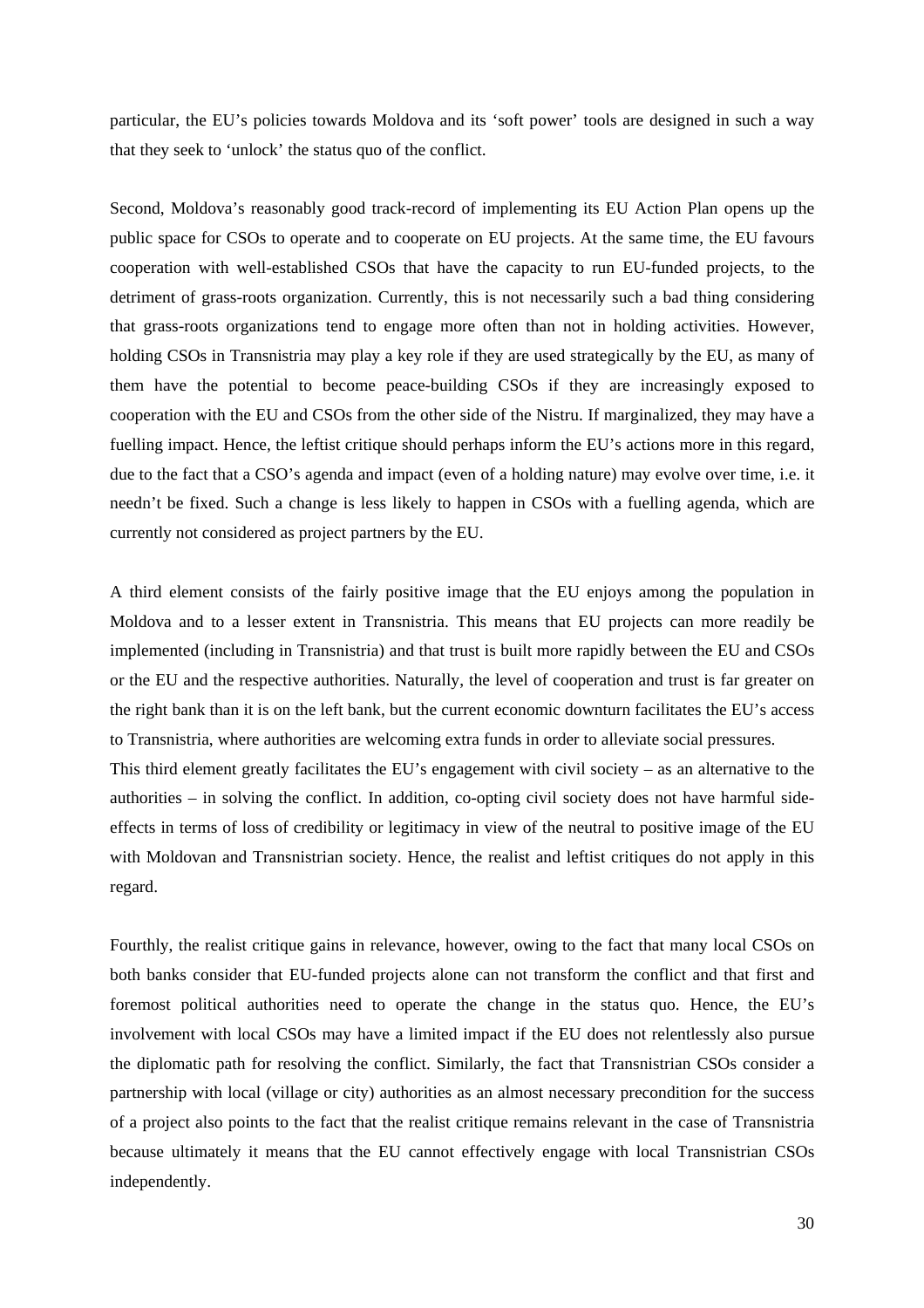These four elements, which are structural by nature, point to the fact that the EU's engagement with CSOs is less important in terms of impact on the conflict than the actual change in political environment which is generated by the ENP and which has a potential to alter the status quo. Many NGOs on both banks also pointed out that EU-funded projects, though to be welcomed, will ultimately have little immediate effect on transforming the conflict. Instead, these projects may facilitate a social transition that may then indirectly lead to conflict transformation. However, this remains a long-term vision and subject to many obstacles, making it all the more difficult at present to rightfully appreciate the nature of the impact of EU-CSO cooperation on conflict transformation in Moldova.

## **Recommendations for Moldova/Transnistria, their CSOs and the EU**

For the constitutional authorities of Moldova

- allow Moldova CSO to operate unhindered, allow them access to the media, involve them in the policy-making process and on the conflict resolution efforts;
- establish stronger links and engage with CSOs in Transnistria;
- create a contact point at the Ministry of Justice or the Ministry of Reintegration for Transnistrian CSOs in case questions arise with regard to registration and taxation issues or legal assistance;
- when envisaging priorities and objectives for projects funded with EU money in Transnistria, to consult closely with CSOs from both bank of the Nistru.

For CSOs in Moldova:

- find ways to institutionalize a dialogue between the third sector and the government of Moldova;
- organise the CSOs in umbrella organizations or well-defined networks (some ad-hoc networks exist, such as Coalition 2009) which would also include Transnistrian NGOs;
- consider organizing an annual Moldova/Transnistria CSO event where donors can be invited, but also officials from both banks of the Nistru;
- collaborate more closely with stakeholders (companies, grassroots or theme-based NGOs) in order to find ways out of the conflict;
- adopt a less paternalistic attitude when collaborating with Transnistrian CSO.

For CSOs in Transnistria:

- build trust and partnership between Transnistrian CSOs and continue doing so with Moldovan ones (sometimes the lack of trust is more acute between TN CSOs that between TN and MD CSOs);

- involve as much as possible in the activities participants from both banks, including officials (CSOs can become forums where officials from both banks can meet and debate certain problems or start projects, related or not to the conflict);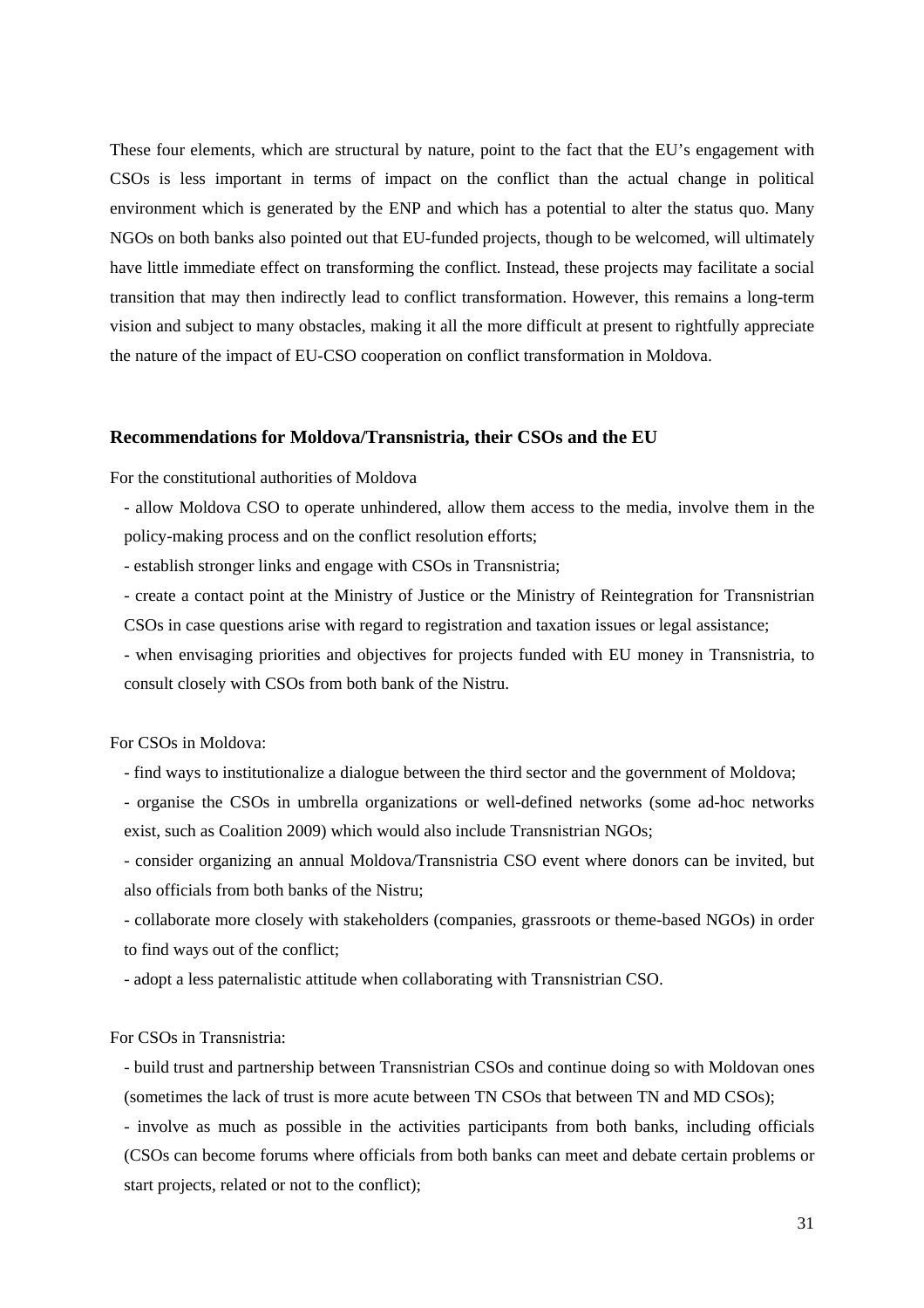- become emancipated from Moldovan NGOs in terms of funding but continue involving them in activities.

## For the EU:

- listen more closely to Moldovan and Transnistrian CSOs in terms of the practical problems they encounter when applying for funds or implementing projects;

- finance smaller but more projects which can be more easily managed by smaller and less established NGOs;

- collaborate with newer NGOs which often are more in touch with the grassroots and society at large, than the more elitist mid-level NGOs with work more closely with the government and international community;

- EU member state and US foundations and aid agencies already finance many good projects. The EU needs to better coordinate its own assistance with the other donors.

- working through the UNDP may have some advantages for the EU, but in general is considered as a waste of a chunk of the funding. Instead a team of project coordinators may be active at the EC Delegation to oversee the implementation of a part of the EU-funded project.

- in general the EC Delegation in Moldova is considered as not active and not visible enough.

- the EU may consider opening an information centre in Transnistria in which CSOs can find information on funding opportunities (provided an agreement is reached with the Transnistrian authorities);

- the necessity for EU-funded media projects have been underlined. In media-related projects when funding is withdrawn or runs out these projects usually collapse. It is therefore imperative that such projects become sustainable in the long term.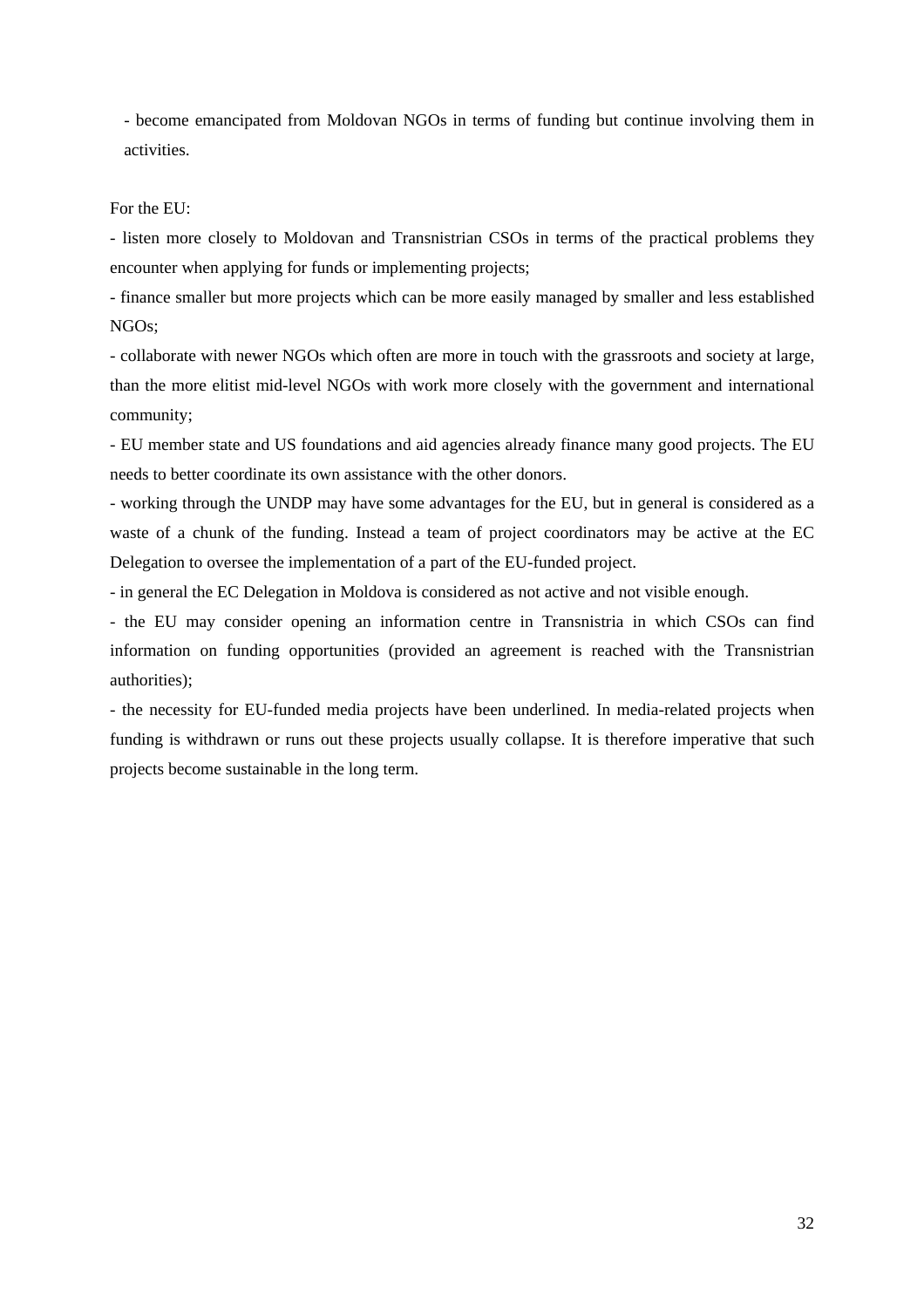# **Bibliography**

- Belitser N. (2005), "Civil Society in Transnistria? (A view from Ukraine)", *Eurojournal.org*, Journal of Foreign Policy of Moldova, November 2005.
- Buscaneanu S. (2006), "How far is the European Neighbourhood Policy a substantial offer for Moldova?", *Eurojournal.org.*, Journal of Foreign Policy of Moldova*,* September 2006).
- Diffenderfer C. (2009), "Research Report Moldova", *IREX Individual Advanced Research Opportunities (IARO) Progam,* Georgetown University.
- Dura G. and Vitu L. (2008), "Moldova", in Goehring J. (ed.), *Nations in Transit 2008: Democratization from Central Europe to Eurasia*, Freedom House, Rowman & Littlefield, New York.
- Dura G. and Popescu N. (2007), "Moldova", in Goehring J. (ed.), *Nations in Transit 2007: Democratization from Central Europe to Eurasia*, Freedom House, Rowman & Littlefield, New York.
- European Network for Civil Peace Services Non-violent Alternatives (2006), "Strengthening Civil Society by Building Local Capacities for Peace and Democracy", *PATRIR-CREDO-World Window-TRANSCEND,* International Cooperative Project on Peace Building and Conflict Transformation in Moldova-Transdniestria, Progress Report for February 2006.
- Manole I. (2009), "Conflictul Transnistrean Rolul societatii civile in democratizare", *Moldova Foundation*, 30 March 2009 [Transnistrian Conflict – The role of civil society in democratisation]*.*
- Mikhelidze N. and Pirozzi N. (2008), "Civil Society and Conflict Transformation in Abkhazia, Israel-Palestine, Nagorno-Karabakh, Transnistria and Western Sahara", *MICROCON Policy Network Paper 3*.
- Rusu V. (2009), "NGO Forum of the Transnistrian region: Analysis of the situation of NGOs of the Transnistrian region*", Promo-Lex and OSCE Report*.